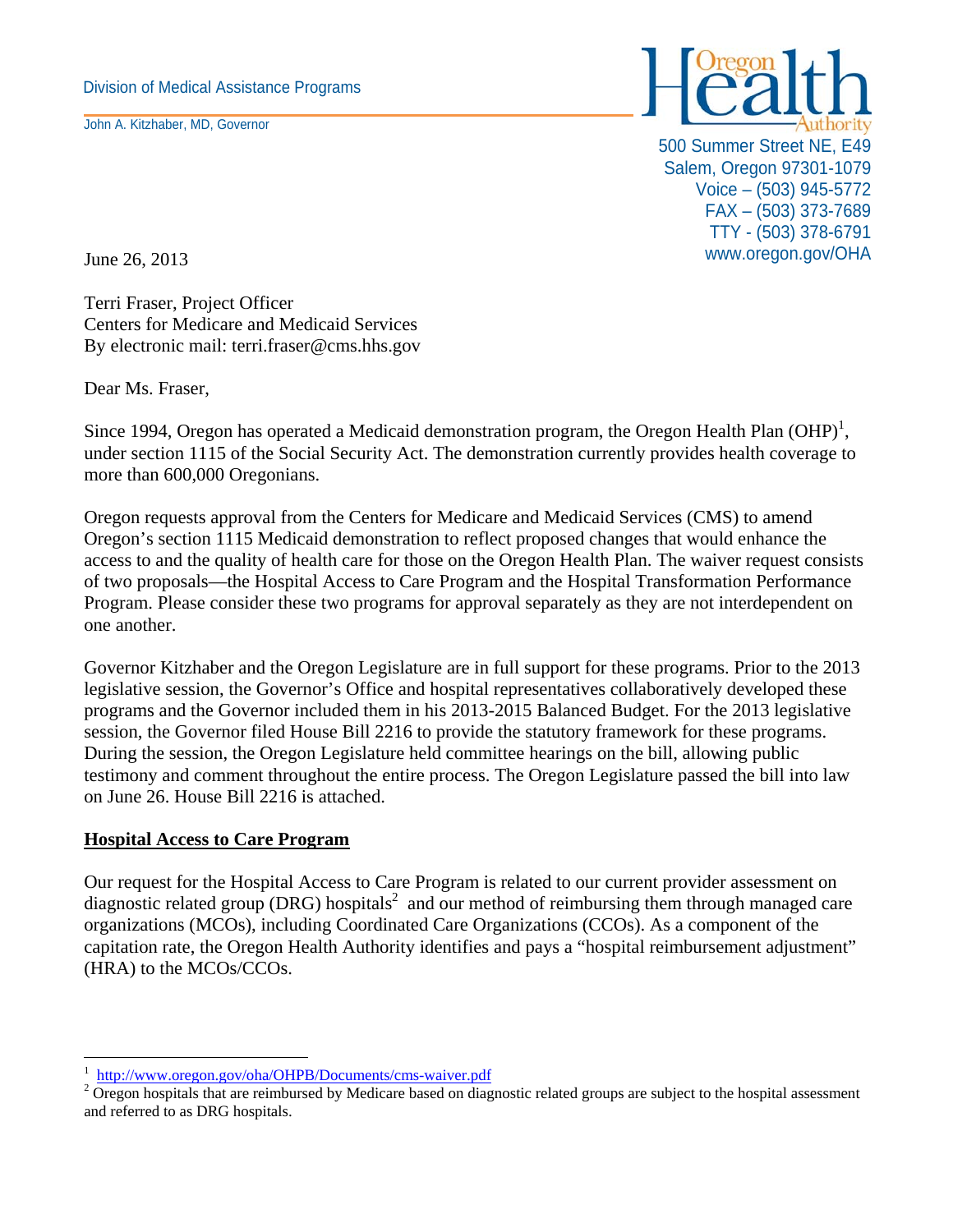The MCOs/CCOs pay this adjustment as a form of enhanced reimbursement to the DRG hospitals that provide services to their enrollees. The state share of this adjustment is fully funded by hospital assessment revenue.

The Oregon Health Authority requests approval to end the HRA and replace it with the Hospital Access to Care Program as a new form of enhanced reimbursement. Under the new program, the authority would make payments directly to DRG hospitals, rather than through MCOs/CCOs.

The state share of these payments would continue to be fully funded by hospital assessment revenue. Program payments would be based on each DRG hospital's actual uncompensated care costs for serving Medicaid and uninsured individuals. To document the uncompensated care costs, each hospital would be required to adhere to a uniform set of instructions used to calculate their uncompensated care, in accordance with Medicare costs reporting principles. The new payment structure would help to ensure continued access to critical hospital services for Oregon Health Plan recipients.

In amending Oregon's section 1115 Medicaid demonstration to include the Hospital Access to Care Program, the Oregon Health Authority respectfully proposes the following as new Special Terms and Conditions:

- Effective October 1, 2013, the Hospital Access to Care Program will be established.
- All hospitals that were previously eligible under the HRA program (i.e., DRG hospitals) will be eligible for payments under the Hospital Access to Care Program.
- The Hospital Access to Care Program will be limited to the undercompensated and uncompensated hospital (inpatient and outpatient) and non-hospital costs (physician, other professional, pharmacy, provider-based clinic) of serving Medicaid and uninsured individuals.
- The Hospital Access to Care Program is eligible for Federal matching (at FMAP rate) under the Cost Not Otherwise Matchable (CNOM) provision of section 1115(a)(2) as part of the Medicaid demonstration.
- All hospitals eligible under the Hospital Access to Care Program are required to complete an uncompensated care cost workbook that identifies costs on a cost-center specific basis, in accordance with Medicare costs reporting principles, and entirely consistent with the required cost calculations under the federal Medicaid DSH audit regulation.
- The State of Oregon will furnish the workbook of each eligible hospital to CMS for its review. The base year for eligible uncompensated care costs will be state fiscal year 2011 (July 1, 2010 – June 30, 2011). For each subsequent HACP payment year, the base period will be moved forward by one year.
- The Hospital Access to Care Program will be effective during period October 1, 2013, through the duration of the Oregon's section 1115 Medicaid demonstration, provided the Oregon legislature authorizes the program's continuation.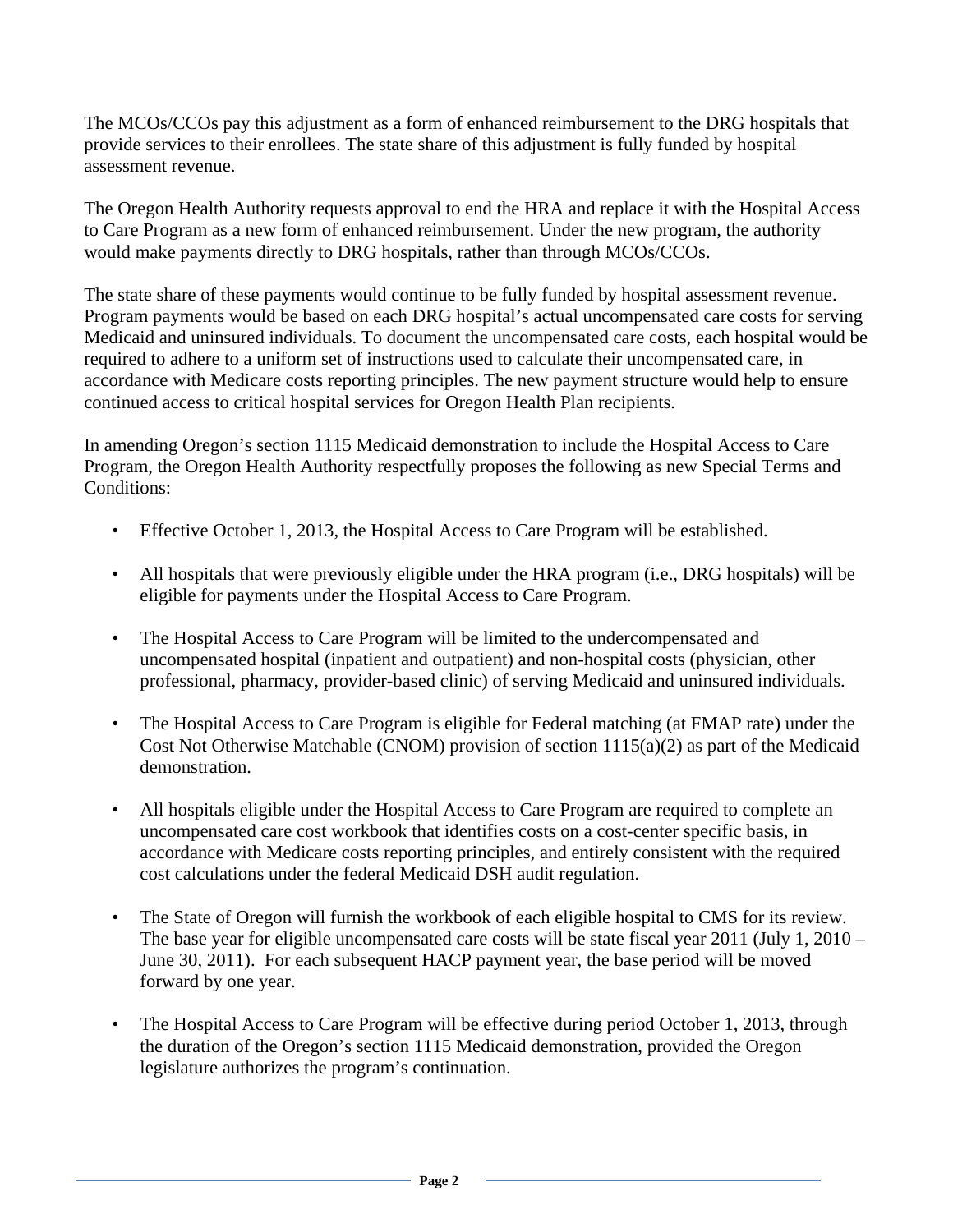• Spending under the Hospital Access to Care Program is not taken into account for purposes of measuring the two-percentage point reduction in the per capita growth rate of spending under the demonstration.

## **Hospital Transformation Performance Program**

Under this proposal, the authority would establish a Hospital Transformation Performance Program using hospital assessment revenue to allow DRG hospitals to earn incentive payments by meeting specific performance objectives. The performance objective would be designed to advance health system transformation, reduce hospital costs, and improve patient safety. The concept is to create a mutually beneficial system for both hospitals as well as CCOs by reducing costs while improving quality.

As specified in House Bill 2216, the Director of the Oregon Health Authority, after consulting with the President of the Oregon Senate and Speaker of the Oregon House, will appoint a hospital performance advisory committee to create and recommend three to five performance standards. The committee will include four members who represent hospitals, three members who have expertise in measuring health outcomes, and two members who represent CCOs.

The funding for the performance program will be provided by an additional one-percentage point increase in the hospital assessment rate. The increase in the assessment will provide the state share of funding for Medicaid matched performance payments, totaling approximately \$280 million to qualifying hospitals during the two-year program. According to House Bill 2216, the authority is required to distribute 50 percent of the moneys from the program based upon each hospital's compliance with data submission requirements and 50 percent based upon each hospital's achievement of the performance standards adopted by the authority from those recommended by the hospital performance metrics advisory committee.

In amending Oregon's section 1115 Medicaid demonstration to include the Hospital Transformation Performance Program, the Oregon Health Authority respectfully proposes the following as new Special Terms and Conditions:

- Effective October 1, 2013, the Hospital Transformation Performance Program (HTPP) will be established.
- All hospitals that were previously eligible under the HRA program (i.e., DRG hospitals) will be eligible to participate in the Hospital Transformation Performance Program.
- The Hospital Transformation Performance Program is eligible for Federal matching (at FMAP rate) under the Cost Not Otherwise Matchable (CNOM) provision of section 1115(a)(2) as part of the Medicaid demonstration.
- Eligible hospitals can access money by meeting performance or improvement benchmarks.
- Performance payments to qualifying hospitals will occur at least annually.
- All money allocated for the Hospital Transformation Performance Program each year is distributed in its entirety for that year.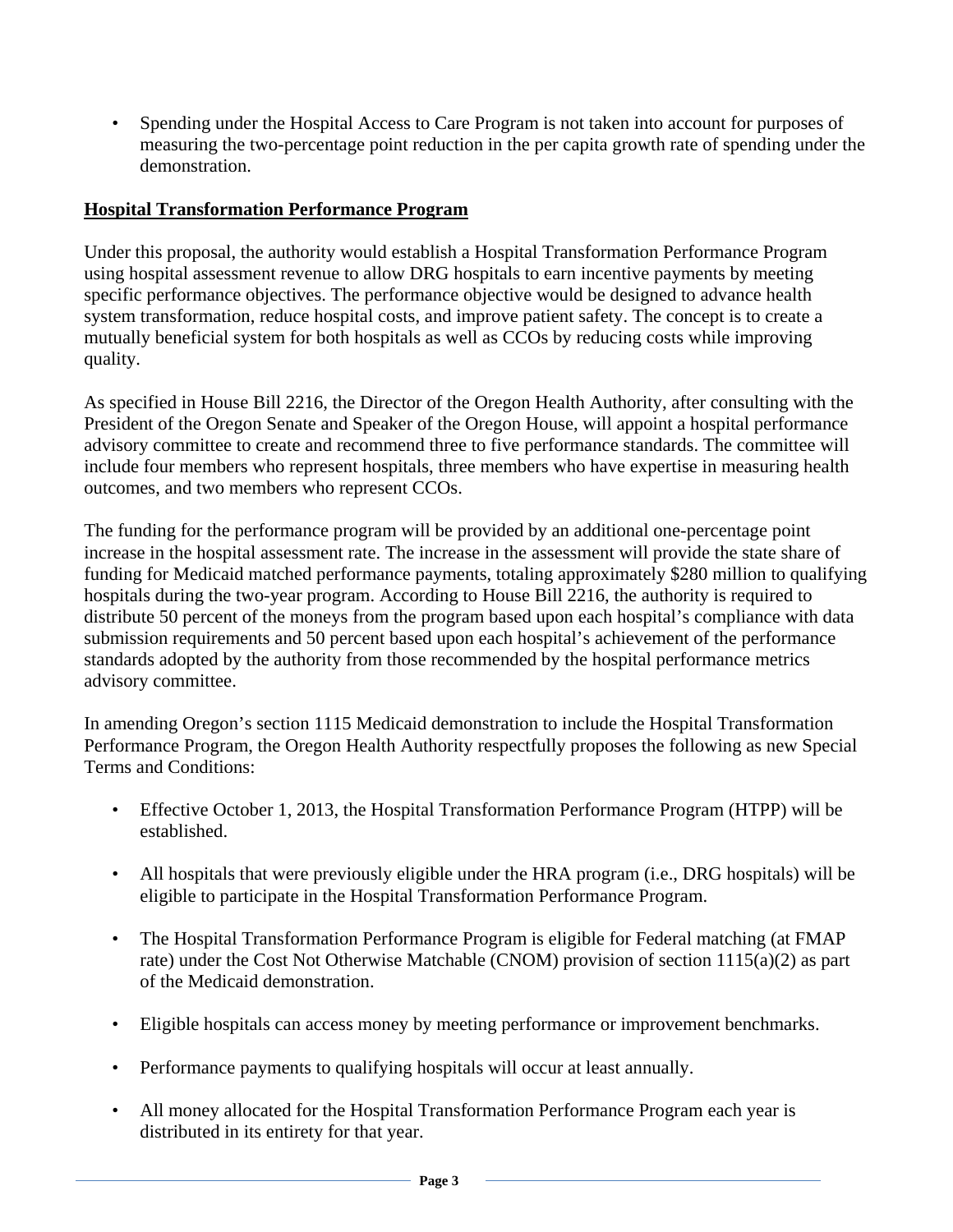- Hospital Transformation Performance Program payments are intended to support and reward hospital systems for improvements in their delivery systems that advance health system transformation, reduce hospital costs, and improve patient safety. The payments are not reimbursement for health care services. The payments are not be considered patient care revenue and are not offset against disproportionate share hospital expenditures or other Medicaid expenditures that are related to the cost of patient care as defined under these Special Terms and Conditions, and/or under the State Plan.
- The Hospital Transformation Performance Program will be effective during period October 1, 2013, through the duration of Oregon's section 1115 Medicaid demonstration, provided the Oregon legislature authorizes the program's continuation.
- Spending under the Hospital Transformation Performance Program is not taken into account for purposes of measuring two-percentage point reduction in the per capita growth rate of spending under the demonstration.

## **Tribal Consultation & Public Process**

As required, the Oregon Health Authority consulted with Oregon Tribal representatives on this amendment request. The programs were discussed with Tribal representatives during our Tribal Consultation meeting on Tuesday, January 15, 2013. The authority also sent the attached letter summarizing both programs and requesting comments. The authority received no questions or comments as a result of the letter.

As mentioned above, the Governor filed House Bill 2216 for the 2013 legislative session after discussions with hospital representatives in developing his 2013-15 Balanced Budget. The Oregon Legislature held several committee hearings on the bill, allowing public testimony and comment throughout the process. The Oregon House approved the bill on a 54 to 5 vote. The Oregon Senate approved the bill on a 25 to 5 vote.

## **Conclusion**

Oregon's Medicaid demonstration has proven to be a valuable framework to provide health coverage to low-income Oregonians. It is our belief these two programs will enable DRG hospitals to more effectively and efficiently provide care to OHP recipients. In addition, the Hospital Transformation Performance Program will facilitate collaboration in reducing hospital costs while simultaneously advancing health system transformation and improving patient safety—not just for Medicaid enrollees but all Oregonians. A background paper that provides additional information about the programs is attached along with the budget neutrality calculations.

Our desire is to work collaboratively with CMS in moving this amendment request through clearance as quickly as possible. Oregon plans to implement the programs by October 1, 2013. In order to accomplish this goal, we respectfully request expedited CMS review and approval.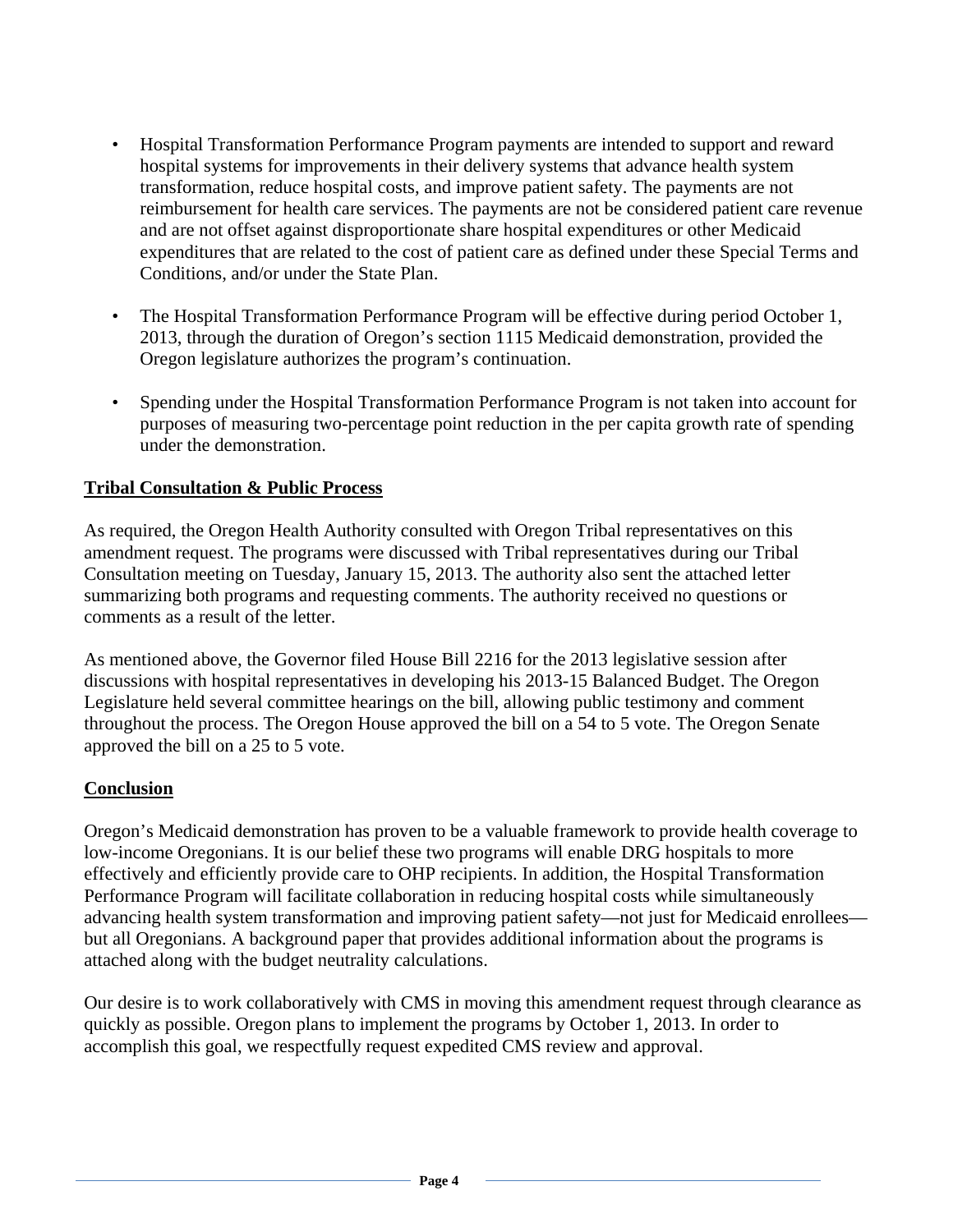Thank you in advance for your expedited review of this amendment request. If you have any questions or would like further information, please do not hesitate to contact me at (503) 945-5768.

Sincerely,

Jeg mal Ateran

Judy Mohr Peterson Director, Division of Medical Assistance Programs Oregon Health Authority

CC: Bruce Goldberg, Oregon Health Authority Michael Bonetto, Governor's Health Policy Advisor Cindy Mann, Administrator, CMS Carol J.C. Peverly, CMS, Region 10 Gary Ashby, CMS, Region 10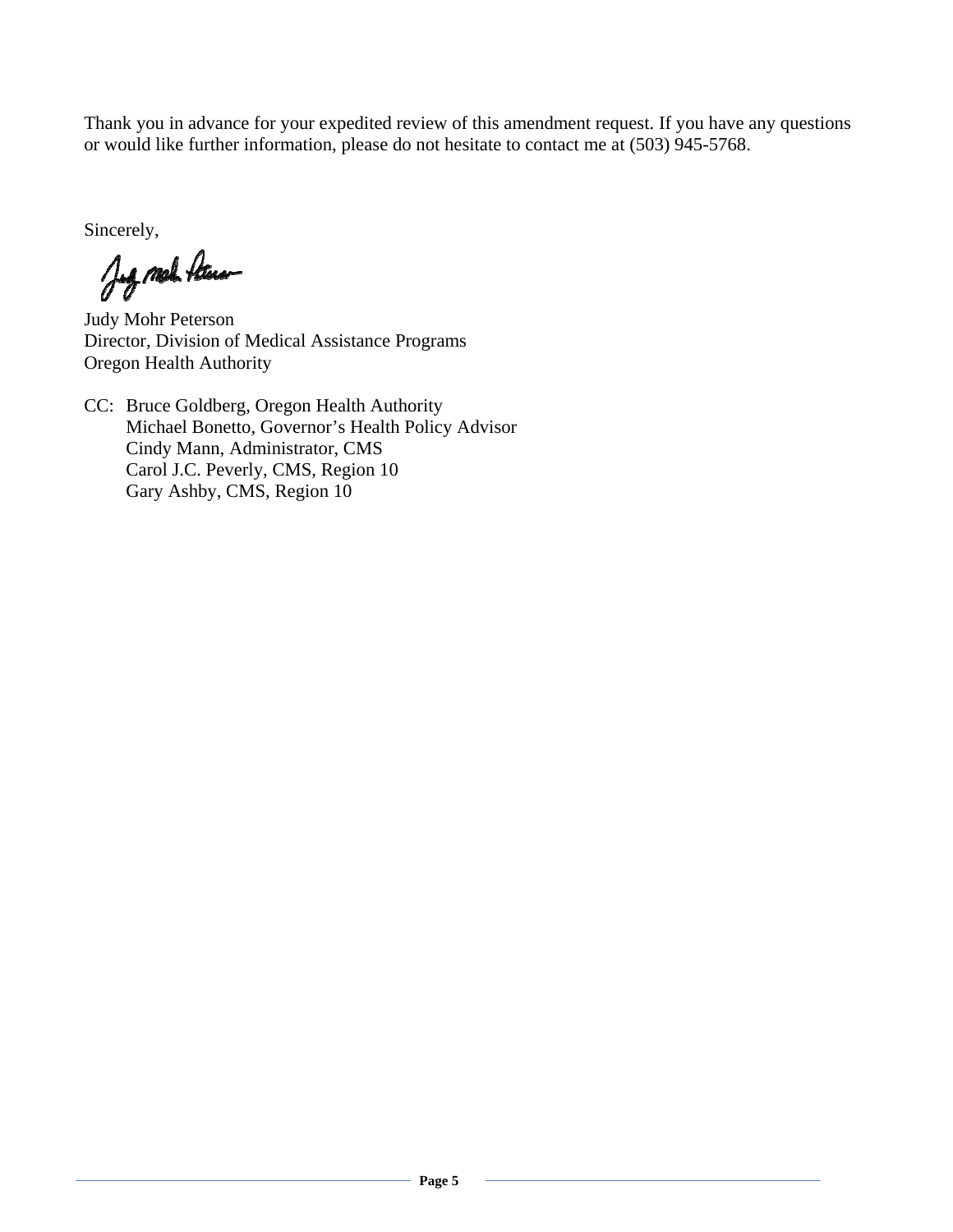# **B-Engrossed House Bill 2216**

Ordered by the House May 10 Including House Amendments dated March 14 and May 10

Introduced and printed pursuant to House Rule 12.00. Presession filed (at the request of Governor John A. Kitzhaber, M.D.)

### **SUMMARY**

The following summary is not prepared by the sponsors of the measure and is not a part of the body thereof subject to consideration by the Legislative Assembly. It is an editor's brief statement of the essential features of the measure.

Extends sunset on collection of hospital assessment to September 30, 2015. Modifies payment methodology for reimbursement of specified hospitals by state medical assistance program. Authorizes quality improvement incentive payments to hospitals that meet standards adopted by Oregon Health Authority based on recommendations from hospital performance metrics advisory committee.

**Establishes process for reducing excess long term care facility bed capacity statewide. Grants antitrust immunity to long term care facilities that participate in process. Modifies procedure for review of applications for certificates of need by long term care facilities.**

**Modifies long term care facility assessment and long term care facility reimbursement formula. Makes waivered long term care facilities, including long term care facilities operated by continuing care retirement communities, subject to long term care facility assessment. Extends long term care facility assessment to July 1, 2020.**

Takes effect on 91st day following adjournment sine die.

### **A BILL FOR AN ACT**

- 2 Relating to state medical assistance program funding; creating new provisions; amending ORS
	- 414.746, 442.015 and 442.315 and sections 2, 3, 6, 7, 8, 9, 10, 12, 13, 18, 23, 24 and 31, chapter 736,
- 4 Oregon Laws 2003; repealing ORS 414.746; prescribing an effective date; and providing for re-
- 5 venue raising that requires approval by a three-fifths majority.

6 **Be It Enacted by the People of the State of Oregon:**

7 8 **SECTION 1. (1) As used in this section, "hospital" means a hospital that is subject to the assessment imposed under section 2, chapter 736, Oregon Laws 2003.**

9 10 11 **(2) In consultation with the President of the Senate and the Speaker of the House of Representatives, the Director of the Oregon Health Authority shall appoint a hospital performance metrics advisory committee consisting of nine members, including:**

- 12 **(a) Four members who represent hospitals;**
- 13 **(b) Three members who have expertise in measuring health outcomes; and**
- 14 **(c) Two members who represent coordinated care organizations.**

15 16 17 **(3) The hospital performance metrics advisory committee shall recommend three to five performance standards that are reasonably attainable by hospitals within the biennium beginning July 1, 2013, and that are consistent with state and national quality standards.**

- 18 19 20 **(4) The Oregon Health Authority shall adopt by rule the procedures for distributing to hospitals the moneys described in section 9 (2)(d), chapter 736, Oregon Laws 2003, to ensure that such moneys are distributed as follows:**
- 21 **(a) The authority shall distribute 50 percent of the moneys based upon each hospital's**

1

3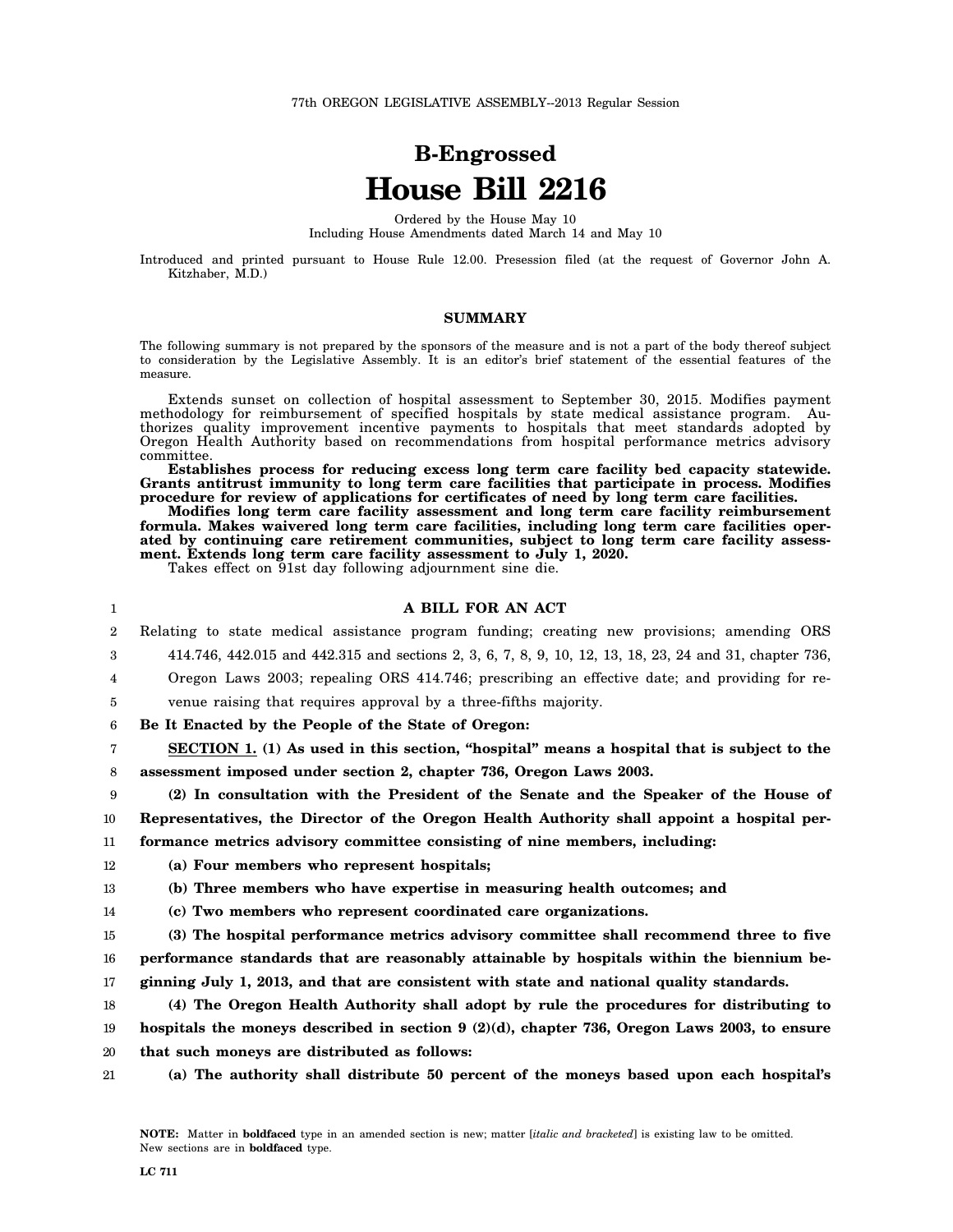1 **compliance with data submission requirements.**

2 **(b) The authority shall distribute the remainder of the moneys based upon each hospital's**

3 **achievement of the performance standards recommended by the hospital performance met-**

4 **rics advisory committee under subsection (3) of this section.**

5 6 7 **SECTION 2.** Section 2, chapter 736, Oregon Laws 2003, as amended by section 1, chapter 780, Oregon Laws 2007, section 51, chapter 828, Oregon Laws 2009, and section 17, chapter 867, Oregon Laws 2009, is amended to read:

8 9 10 11 12 13 **Sec. 2.** (1) An assessment is imposed on the net revenue of each hospital in this state that is not a waivered hospital. The assessment shall be imposed at a rate determined by the Director of the Oregon Health Authority by rule that is the director's best estimate of the rate needed to fund the services and costs identified in section 9, chapter 736, Oregon Laws 2003. The rate of assessment shall be imposed on the net revenue of each hospital subject to assessment. The director shall consult with representatives of hospitals before setting the assessment.

14 15 16 17 18 19 (2) The assessment shall be reported on a form prescribed by the Oregon Health Authority and shall contain the information required to be reported by the authority. The assessment form shall be filed with the authority on or before the 75th day following the end of the calendar quarter for which the assessment is being reported. Except as provided in subsection (6) of this section, the hospital shall pay the assessment at the time the hospital files the assessment report. The payment shall accompany the report.

20 21 22 (3)(a) To the extent permitted by federal law, aggregate assessments imposed under this section may not exceed the total of the following amounts received by the hospitals that are reimbursed by Medicare based on diagnostic related groups:

23 24 [*(A) The adjustment to the capitation rate paid to Medicaid managed care organizations under section 15, chapter 867, Oregon Laws 2009;*]

25 26 [*(B)*] **(A)** 30 percent of payments made to **the** hospitals on a fee-for-service basis by the authority for inpatient hospital services; [*and*]

27 28 [*(C)*] **(B)** 41 percent of payments made to **the** hospitals on a fee-for-service basis by the authority for outpatient hospital services[*.*]**; and**

29 30 31 **(C) Payments made to the hospitals using a payment methodology established by the authority that advances the goals of the Oregon Integrated and Coordinated Health Care Delivery System described in ORS 414.620 (3).**

32 33 34 35 36 (b) Notwithstanding paragraph (a) of this subsection, aggregate assessments imposed for the biennium beginning July 1, [*2009*] **2013**, may exceed the total of the amounts described in paragraph (a) of this subsection to the extent necessary to compensate for any reduction of funding in the legislatively adopted budget for that biennium for hospital services under ORS [*414.705 to 414.750*] **414.631, 414.651 and 414.688 to 414.750**.

37 38 39 (4) Notwithstanding subsection (3) of this section, a hospital is not guaranteed that any additional moneys paid to the hospital in the form of payments for services shall equal or exceed the amount of the assessment paid by the hospital.

40 41 42 (5) Hospitals operated by the United States Department of Veterans Affairs and pediatric specialty hospitals providing care to children at no charge are exempt from the assessment imposed under this section.

43 44 45 (6)(a) The authority shall develop a schedule for collection of the assessment for the calendar quarter ending September 30, [*2013*] **2015**, that will result in the collection occurring between December 15, [*2013*] **2015**, and the time all Medicaid cost settlements are finalized for that calendar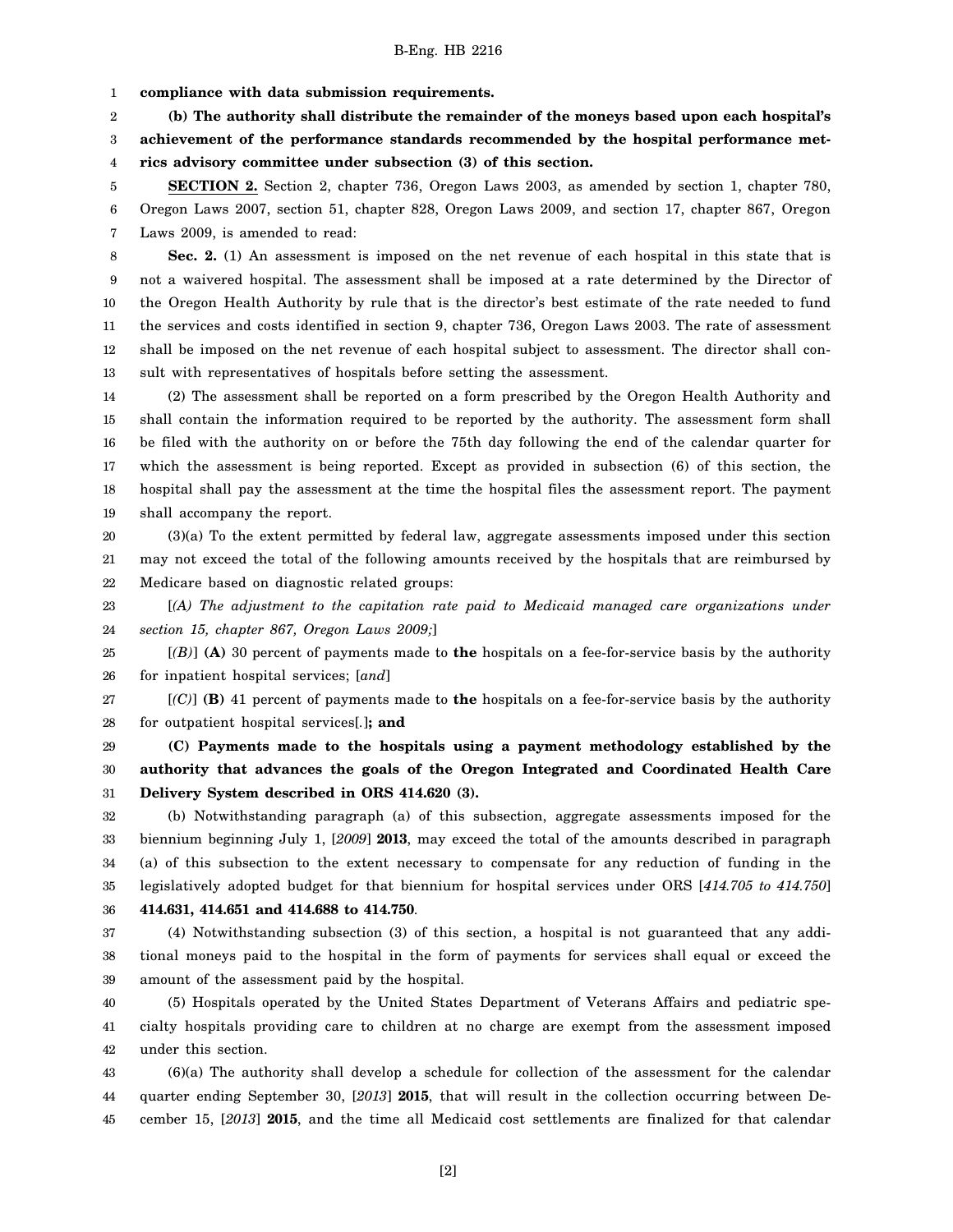1 quarter.

2 (b) The authority shall prescribe by rule criteria for late payment of assessments.

3 **SECTION 3.** Section 3, chapter 736, Oregon Laws 2003, is amended to read:

4 5 6 7 **Sec. 3. (1)** Notwithstanding section 2**,** [*of this 2003 Act*] **chapter 736, Oregon Laws 2003**, the Director of [*Human Services*] **the Oregon Health Authority** shall reduce the rate of assessment imposed under section 2**,** [*of this 2003 Act*] **chapter 736, Oregon Laws 2003,** to the maximum rate allowed under federal law if the reduction is required to comply with federal law.

8 9 10 11 **(2) If federal law requires a reduction in the rate of assessments, the director shall, after consulting with representatives of the hospitals that are subject to the assessments, first reduce the distribution of moneys described in section 9 (2)(d), chapter 736, Oregon Laws 2003, by a corresponding amount.**

12 **SECTION 4.** Section 6, chapter 736, Oregon Laws 2003, is amended to read:

13 14 15 **Sec. 6.** (1) Any hospital that has paid an amount that is not required under sections 1 to 9**,** [*of this 2003 Act*] **chapter 736, Oregon Laws 2003,** may file a claim for refund with the [*Department of Human Services*] **Oregon Health Authority**.

16 17 18 19 (2) Any hospital that is aggrieved by an action of the [*Department of Human Services*] **authority** or by an action of the Director of [*Human Services*] **the Oregon Health Authority** taken pursuant to subsection (1) of this section shall be entitled to notice and an opportunity for a contested case hearing under ORS chapter 183.

20 **SECTION 5.** Section 7, chapter 736, Oregon Laws 2003, is amended to read:

21 22 23 24 25 **Sec. 7.** The [*Department of Human Services*] **Oregon Health Authority** may audit the records of any hospital in this state to determine compliance with sections 1 to 9**,** [*of this 2003 Act*] **chapter 736, Oregon Laws 2003, and section 1 of this 2013 Act**. The [*department*] **authority** may audit records at any time for a period of five years following the date an assessment is due to be reported and paid under section 2**,** [*of this 2003 Act*] **chapter 736, Oregon Laws 2003**.

26 27 **SECTION 6.** Section 8, chapter 736, Oregon Laws 2003, as amended by section 1, chapter 757, Oregon Laws 2005, is amended to read:

28 29 30 **Sec. 8.** Amounts collected by the [*Department of Human Services*] **Oregon Health Authority** from the assessments imposed under section 2, chapter 736, Oregon Laws 2003, shall be deposited in the Hospital Quality Assurance Fund established under section 9, chapter 736, Oregon Laws 2003.

31 32 33 34 **SECTION 7.** Section 9, chapter 736, Oregon Laws 2003, as amended by section 2, chapter 757, Oregon Laws 2005, section 2, chapter 780, Oregon Laws 2007, section 53, chapter 828, Oregon Laws 2009, section 19, chapter 867, Oregon Laws 2009, and section 59, chapter 602, Oregon Laws 2011, is amended to read:

35 36 37 **Sec. 9.** (1) The Hospital Quality Assurance Fund is established in the State Treasury, separate and distinct from the General Fund. Interest earned by the Hospital Quality Assurance Fund shall be credited to the Hospital Quality Assurance Fund.

38 39 (2) Amounts in the Hospital Quality Assurance Fund are continuously appropriated to the Oregon Health Authority for the purpose of**:**

40

**(a)** Paying refunds due under section 6, chapter 736, Oregon Laws 2003 [, *and*]**;**

41 42 **(b)** Funding services under ORS [*414.705 to 414.750*] **414.631, 414.651 and 414.688 to 414.750**, including but not limited to[*:*]

43 44 [*(a)*] increasing reimbursement rates for inpatient and outpatient hospital services under ORS [*414.705 to 414.750*] **414.631, 414.651 and 414.688 to 414.750**;

45 [*(b) Maintaining, expanding or modifying services for persons described in ORS 414.025 (3)(s);*]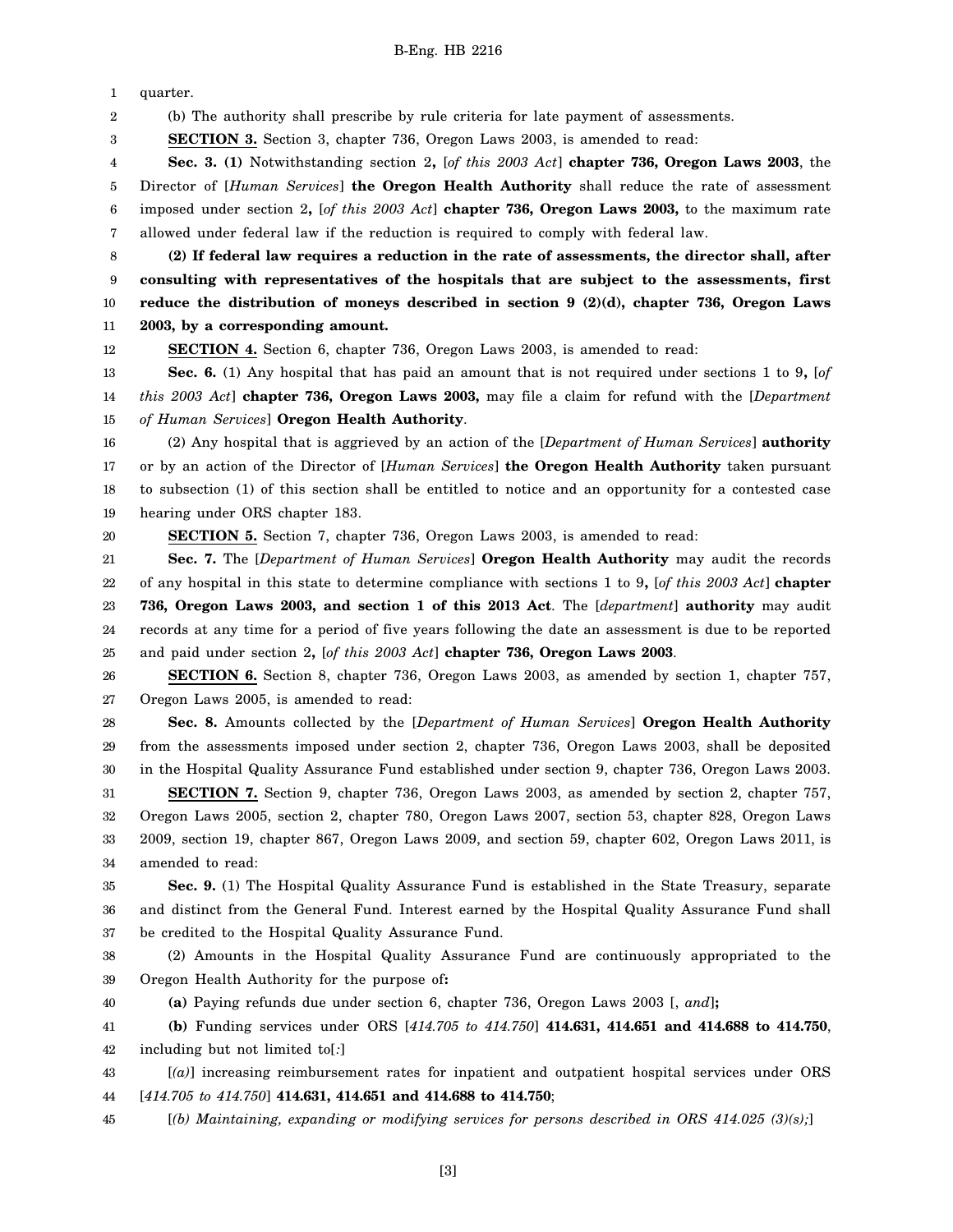1 2 [*(c) Maintaining or increasing the number of persons described in ORS 414.025 (3)(s) who are enrolled in the medical assistance program; and*]

[*(d)*] **(c) Making payments described in section 2 (3)(a)(C), chapter 736, Oregon Laws 2003;**

4 **(d) Making distributions, as described in section 1 (4) of this 2013 Act, of an amount of**

5 6 **moneys equal to the federal financial participation received from one percentage point of the rate assessed under section 2, chapter 736, Oregon Laws 2003; and**

7 8 **(e)** Paying administrative costs incurred by the authority to administer **section 1 of this 2013 Act and** the assessments imposed under section 2, chapter 736, Oregon Laws 2003.

9 10 11 12 (3) Except for assessments imposed pursuant to section 2 (3)(b), chapter 736, Oregon Laws 2003, the authority may not use moneys from the Hospital Quality Assurance Fund to supplant, directly or indirectly, other moneys made available to fund services described in subsection (2) of this section.

13 14 **SECTION 8.** Section 10, chapter 736, Oregon Laws 2003, as amended by section 3, chapter 780, Oregon Laws 2007, and section 20, chapter 867, Oregon Laws 2009, is amended to read:

15 16 17 18 **Sec. 10.** Sections 1 to 9, chapter 736, Oregon Laws 2003, apply to net revenues earned by hospitals during a period beginning October 1, [*2009*] **2013**, and ending the earlier of September 30, [*2013*] **2015**, or the date on which the assessment no longer qualifies for federal [*matching funds*] **financial participation** under Title XIX **or XXI** of the Social Security Act.

19 20 **SECTION 9.** Section 12, chapter 736, Oregon Laws 2003, as amended by section 4, chapter 780, Oregon Laws 2007, and section 21, chapter 867, Oregon Laws 2009, is amended to read:

21 22 **Sec. 12.** Sections 1 to 9, chapter 736, Oregon Laws 2003, **and section 1 of this 2013 Act** are repealed on January 2, [*2015*] **2017**.

23 24 **SECTION 10.** Section 13, chapter 736, Oregon Laws 2003, as amended by section 5, chapter 780, Oregon Laws 2007, and section 22, chapter 867, Oregon Laws 2009, is amended to read:

25 26 27 28 **Sec. 13.** Nothing in the repeal of sections 1 to 9, chapter 736, Oregon Laws 2003, **and section 1 of this 2013 Act** by section 12, chapter 736, Oregon Laws 2003, affects the imposition and collection of a hospital assessment under sections 1 to 9, chapter 736, Oregon Laws 2003, for a calendar quarter beginning before September 30, [*2013*] **2015**.

29

3

**SECTION 11.** ORS 414.746 is amended to read:

30 31 414.746. (1) The Oregon Health Authority [*shall*] **may** establish an adjustment to the payments made to a coordinated care organization [*defined in section 9, chapter 867, Oregon Laws 2009*].

32 33 34 35 (2) The contracts entered into between the authority and coordinated care organizations [*must*] **may** include provisions that ensure that the adjustment to the payments established under subsection (1) of this section is distributed by the coordinated care organizations to hospitals located in Oregon that receive Medicare reimbursement based upon diagnostic related groups.

36 37 38 [*(3) The adjustment to the capitation rate paid to coordinated care organizations shall be established in an amount consistent with the legislatively adopted budget and the aggregate assessment imposed pursuant to section 2, chapter 736, Oregon Laws 2003.*]

39

**SECTION 12. ORS 414.746 is repealed.**

40 41 42 43 44 45 **SECTION 13. (1) The Director of the Oregon Health Authority shall apply to the federal Centers for Medicare and Medicaid Services for any approval necessary to secure federal financial participation in the distributions described in section 9 (2)(d), chapter 736, Oregon Laws 2003, as amended by section 7 of this 2013 Act, and in using the payment methodology described in section 2 (3)(a)(C), chapter 736, Oregon Laws 2003, as amended by section 2 of this 2013 Act.**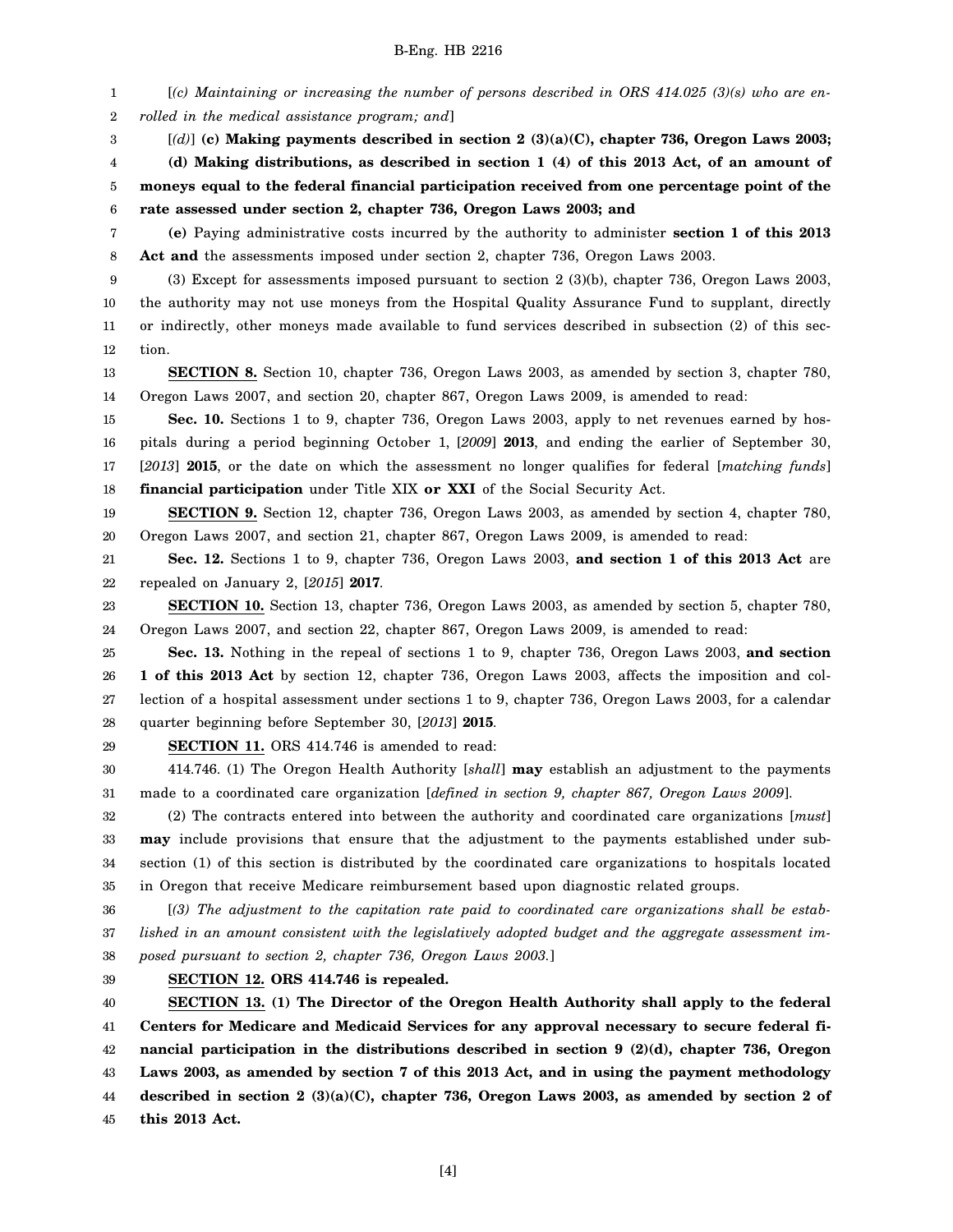1 2 **(2) The Director of the Oregon Health Authority shall immediately notify the Legislative Counsel upon receipt of federal approval or disapproval under this section.**

3 **SECTION 14. Section 15 of this 2013 Act is added to and made a part of ORS chapter 442.**

4 **SECTION 15. (1) The Legislative Assembly finds that:**

5 6 **(a) A significant amount of public and private funds are expended each year for long term care services provided to Oregonians;**

7 8 9 **(b) Oregon has established itself as the national leader in providing a choice of noninstitutional care to low income Oregonians in need of long term care services by developing an extensive system of home health care and community-based care; and**

10 11 12 13 **(c) Long term care facilities continue to provide critical services to some of Oregon's most frail and vulnerable residents with complex needs. Increasingly, long term care facilities are filling a need for transitional care between hospitals and home settings in a costeffective manner, reducing the overall costs of long term care.**

14 15 16 17 **(2) The Legislative Assembly declares its support for collaboration among state agencies that purchase health services and private health care providers in order to align financial incentives with the goals of achieving better patient care and improved health status while restraining growth in the per capita cost of health care.**

18 19 20 21 22 23 **(3) It is the goal of the Legislative Assembly that the long term care facility bed capacity in Oregon be reduced by 1,500 beds by December 31, 2015, except for bed capacity in nursing facilities operated by the Department of Veterans' Affairs and facilities that either applied to the Oregon Health Authority for a certificate of need between August 1, 2011, and December 1, 2012, or submitted a letter of intent under ORS 442.315 (7) between January 15, 2013, and January 31, 2013.**

24 25 26 **(4) In order to reduce the long term care facility bed capacity statewide, the Department of Human Services may permit an operator of a long term care facility to purchase another long term care facility's entire bed capacity if:**

27 28 **(a) The long term care facility bed capacity being purchased is not in an essential long term care facility; and**

29 30 **(b) The long term care facility's entire bed capacity is purchased and the seller agrees to surrender the long term care facility's license on the earlier of the date that:**

31 32

**(B) Is 180 days after the date of purchase.**

**(A) The last resident is transferred from the facility; or**

33 34 35 **(5) If a long term care facility's entire bed capacity is purchased, the facility may not admit new residents to the facility except in accordance with criteria adopted by the Department of Human Services by rule.**

36 37 **(6) Long term care bed capacity purchased under this section may not be transferred to another long term care facility.**

38 39 40 41 42 **(7) The Department of Human Services may convene meetings with representatives of entities that include, but are not limited to, long term care providers, nonprofit trade associations and state and local governments to collaborate in strategies to reduce long term care facility bed capacity statewide. Participation shall be on a voluntary basis. Meetings shall be held at a time and place that is convenient for the participants.**

43 44 45 **(8) The Department of Human Services may conduct surveys of entities and individuals specified in subsection (7) of this section concerning current long term care facility bed capacity and strategies for increasing future capacity.**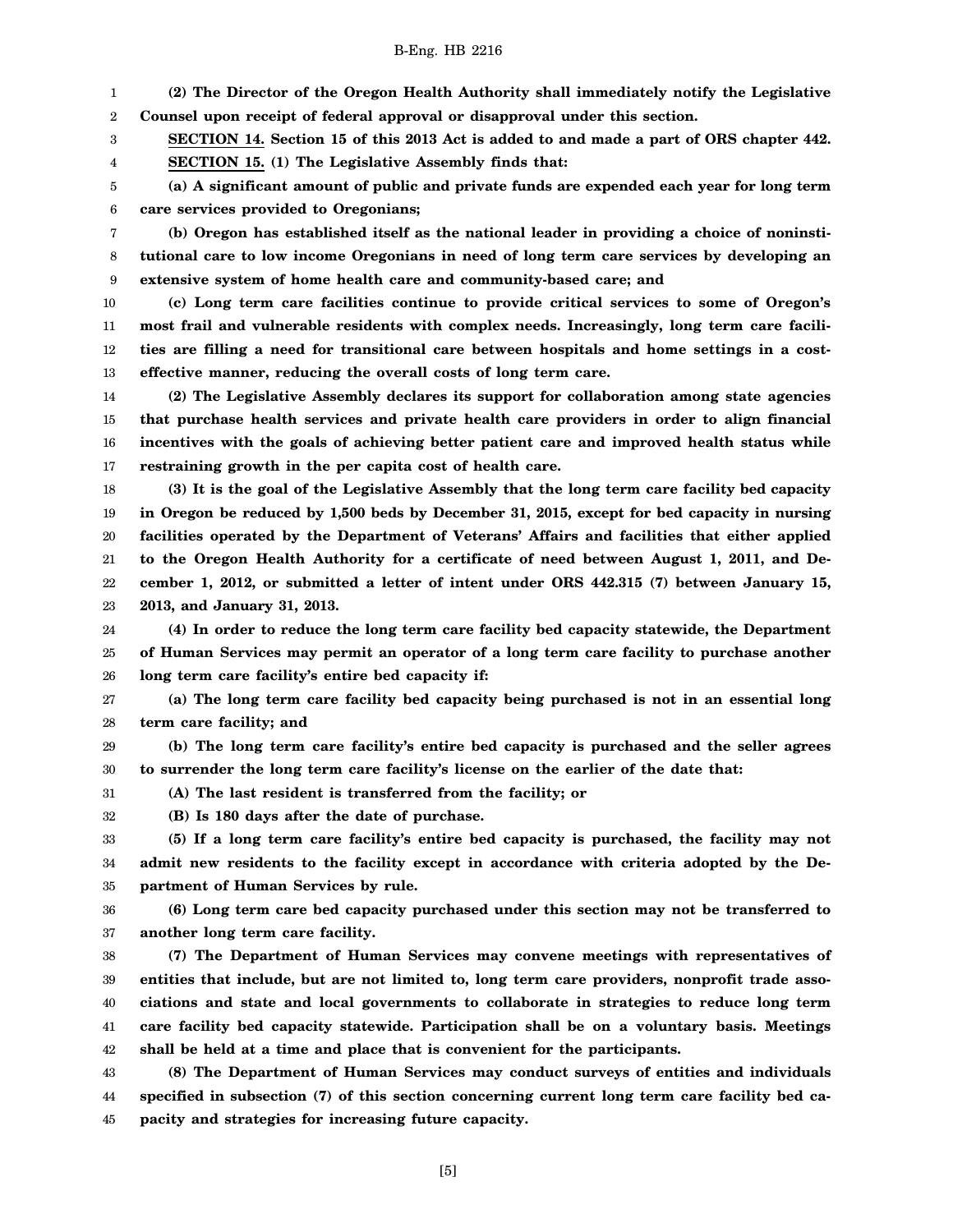1 2 3 4 5 6 **(9) Based on the findings in subsection (1) of this section and the declaration expressed in subsection (2) of this section, the Legislative Assembly declares its intent to exempt from state antitrust laws and provide immunity from federal antitrust laws through the state action doctrine individuals and entities that engage in transactions, meetings or surveys described in subsections (4), (7) and (8) of this section that might otherwise be constrained by such laws.**

7 8 9 10 11 **(10) The Director of Human Services or the director's designee shall engage in appropriate state supervision necessary to promote state action immunity under state and federal antitrust laws, and may inspect or request additional documentation to verify that the individuals and entities acting pursuant to subsection (4), (7) or (8) of this section are acting in accordance with the legislative intent expressed in this section.**

12 13 14 15 **(11) The Director of Human Services or the director's designee, in consultation with the Long Term Care Ombudsman, shall engage in regional planning necessary to promote the safety and dignity of residents living in a long term care facility that surrenders its license under this section.**

16 17

24

**SECTION 16.** ORS 442.015 is amended to read:

442.015. As used in ORS chapter 441 and this chapter, unless the context requires otherwise:

18 19 20 21 22 23 (1) "Acquire" or "acquisition" means obtaining equipment, supplies, components or facilities by any means, including purchase, capital or operating lease, rental or donation, with intention of using such equipment, supplies, components or facilities to provide health services in Oregon. When equipment or other materials are obtained outside of this state, acquisition is considered to occur when the equipment or other materials begin to be used in Oregon for the provision of health services or when such services are offered for use in Oregon.

(2) "Affected persons" has the same meaning as given to "party" in ORS 183.310.

25 26 27 28 (3)(a) "Ambulatory surgical center" means a facility or portion of a facility that operates exclusively for the purpose of providing surgical services to patients who do not require hospitalization and for whom the expected duration of services does not exceed 24 hours following admission.

29 (b) "Ambulatory surgical center" does not mean:

30 31 32 33 (A) Individual or group practice offices of private physicians or dentists that do not contain a distinct area used for outpatient surgical treatment on a regular and organized basis, or that only provide surgery routinely provided in a physician's or dentist's office using local anesthesia or conscious sedation; or

34 (B) A portion of a licensed hospital designated for outpatient surgical treatment.

35 36 [*(4) "Budget" means the projections by the hospital for a specified future time period of expenditures and revenues with supporting statistical indicators.*]

37 38 39 [*(5)*] **(4)** "Develop" means to undertake those activities that on their completion will result in the offer of a new institutional health service or the incurring of a financial obligation, as defined under applicable state law, in relation to the offering of such a health service.

40 41 42 43 44 45 **(5) "Essential long term care facility" means an individual long term care facility that serves predominantly rural and frontier communities, as designated by the Office of Rural Health, and meets other criteria established by the Department of Human Services by rule.** (6) "Expenditure" or "capital expenditure" means the actual expenditure, an obligation to an expenditure, lease or similar arrangement in lieu of an expenditure, and the reasonable value of a donation or grant in lieu of an expenditure but not including any interest thereon.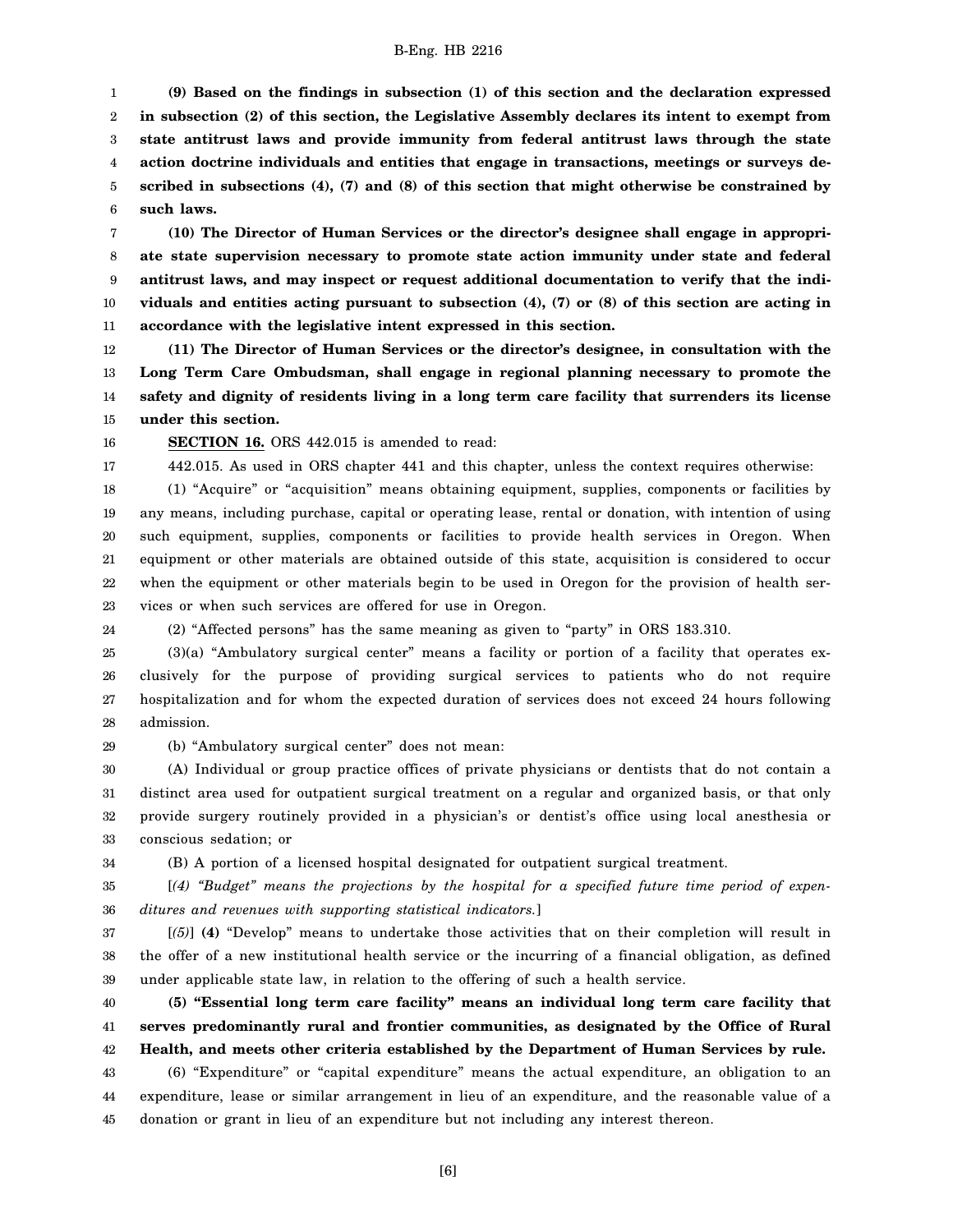1 2 3 4 5 6 7 8 9 10 11 12 13 14 15 16 17 18 19 20 21 22 23 24 25 26 27 28 29 30 31 32 33 34 35 36 37 38 39 40 41 42 43 44 45 (7) "Freestanding birthing center" means a facility licensed for the primary purpose of performing low risk deliveries. (8) "Governmental unit" means the state, or any county, municipality or other political subdivision, or any related department, division, board or other agency. (9) "Gross revenue" means the sum of daily hospital service charges, ambulatory service charges, ancillary service charges and other operating revenue. "Gross revenue" does not include contributions, donations, legacies or bequests made to a hospital without restriction by the donors. (10)(a) "Health care facility" means: (A) A hospital; (B) A long term care facility; (C) An ambulatory surgical center; (D) A freestanding birthing center; or (E) An outpatient renal dialysis center. (b) "Health care facility" does not mean: (A) A residential facility licensed by the Department of Human Services or the Oregon Health Authority under ORS 443.415; (B) An establishment furnishing primarily domiciliary care as described in ORS 443.205; (C) A residential facility licensed or approved under the rules of the Department of Corrections; (D) Facilities established by ORS 430.335 for treatment of substance abuse disorders; or (E) Community mental health programs or community developmental disabilities programs established under ORS 430.620. (11) "Health maintenance organization" or "HMO" means a public organization or a private organization organized under the laws of any state that: (a) Is a qualified HMO under section 1310 (d) of the U.S. Public Health Services Act; or (b)(A) Provides or otherwise makes available to enrolled participants health care services, including at least the following basic health care services: (i) Usual physician services; (ii) Hospitalization; (iii) Laboratory; (iv) X-ray; (v) Emergency and preventive services; and (vi) Out-of-area coverage; (B) Is compensated, except for copayments, for the provision of the basic health care services listed in subparagraph (A) of this paragraph to enrolled participants on a predetermined periodic rate basis; and (C) Provides physicians' services primarily directly through physicians who are either employees or partners of such organization, or through arrangements with individual physicians or one or more groups of physicians organized on a group practice or individual practice basis. (12) "Health services" means clinically related diagnostic, treatment or rehabilitative services, and includes alcohol, drug or controlled substance abuse and mental health services that may be provided either directly or indirectly on an inpatient or ambulatory patient basis. (13) "Hospital" means: (a) A facility with an organized medical staff and a permanent building that is capable of providing 24-hour inpatient care to two or more individuals who have an illness or injury and that provides at least the following health services: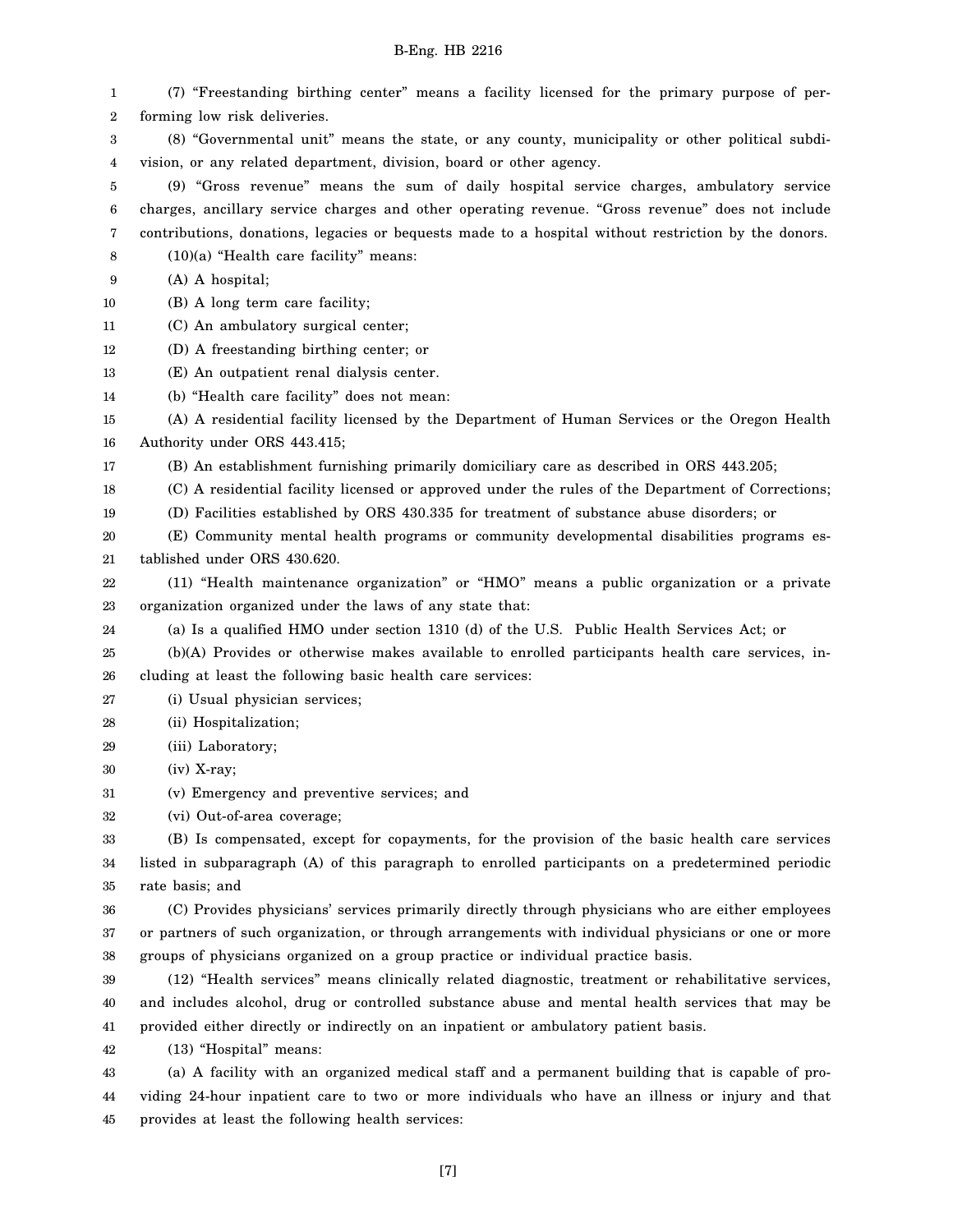1 (A) Medical;

2 (B) Nursing;

3 (C) Laboratory;

4 (D) Pharmacy; and

5 (E) Dietary; or

6 7 (b) A special inpatient care facility as that term is defined by the [*Oregon Health*] authority by rule.

8 9 (14) "Institutional health services" means health services provided in or through health care facilities and includes the entities in or through which such services are provided.

10 11 12 13 14 (15) "Intermediate care facility" means a facility that provides, on a regular basis, health-related care and services to individuals who do not require the degree of care and treatment that a hospital or skilled nursing facility is designed to provide, but who because of their mental or physical condition require care and services above the level of room and board that can be made available to them only through institutional facilities.

15 16 17 18 19 20 (16) "Long term care facility" means a facility with permanent facilities that include inpatient beds, providing medical services, including nursing services but excluding surgical procedures except as may be permitted by the rules of the Director of Human Services, to provide treatment for two or more unrelated patients. "Long term care facility" includes skilled nursing facilities and intermediate care facilities but may not be construed to include facilities licensed and operated pursuant to ORS 443.400 to 443.455.

21 22 23 24 (17) "New hospital" means a facility that did not offer hospital services on a regular basis within its service area within the prior 12-month period and is initiating or proposing to initiate such services. "New hospital" also includes any replacement of an existing hospital that involves a substantial increase or change in the services offered.

25 26 27 28 29 30 31 32 33 (18) "New skilled nursing or intermediate care service or facility" means a service or facility that did not offer long term care services on a regular basis by or through the facility within the prior 12-month period and is initiating or proposing to initiate such services. "New skilled nursing or intermediate care service or facility" also includes the rebuilding of a long term care facility, the relocation of buildings that are a part of a long term care facility, the relocation of long term care beds from one facility to another or an increase in the number of beds of more than 10 or 10 percent of the bed capacity, whichever is the lesser, within a two-year period **in a facility that applied for a certificate of need between August 1, 2011, and December 1, 2012, or submitted a letter of intent under ORS 442.315 (7) between January 15, 2013, and January 31, 2013**.

34 35 (19) "Offer" means that the health care facility holds itself out as capable of providing, or as having the means for the provision of, specified health services.

36 37 (20) "Outpatient renal dialysis facility" means a facility that provides renal dialysis services directly to outpatients.

38 39 40 (21) "Person" means an individual, a trust or estate, a partnership, a corporation (including associations, joint stock companies and insurance companies), a state, or a political subdivision or instrumentality, including a municipal corporation, of a state.

41 42 43 44 (22) "Skilled nursing facility" means a facility or a distinct part of a facility, that is primarily engaged in providing to inpatients skilled nursing care and related services for patients who require medical or nursing care, or an institution that provides rehabilitation services for the rehabilitation of individuals who are injured or sick or who have disabilities.

45 **SECTION 17.** ORS 442.315 is amended to read: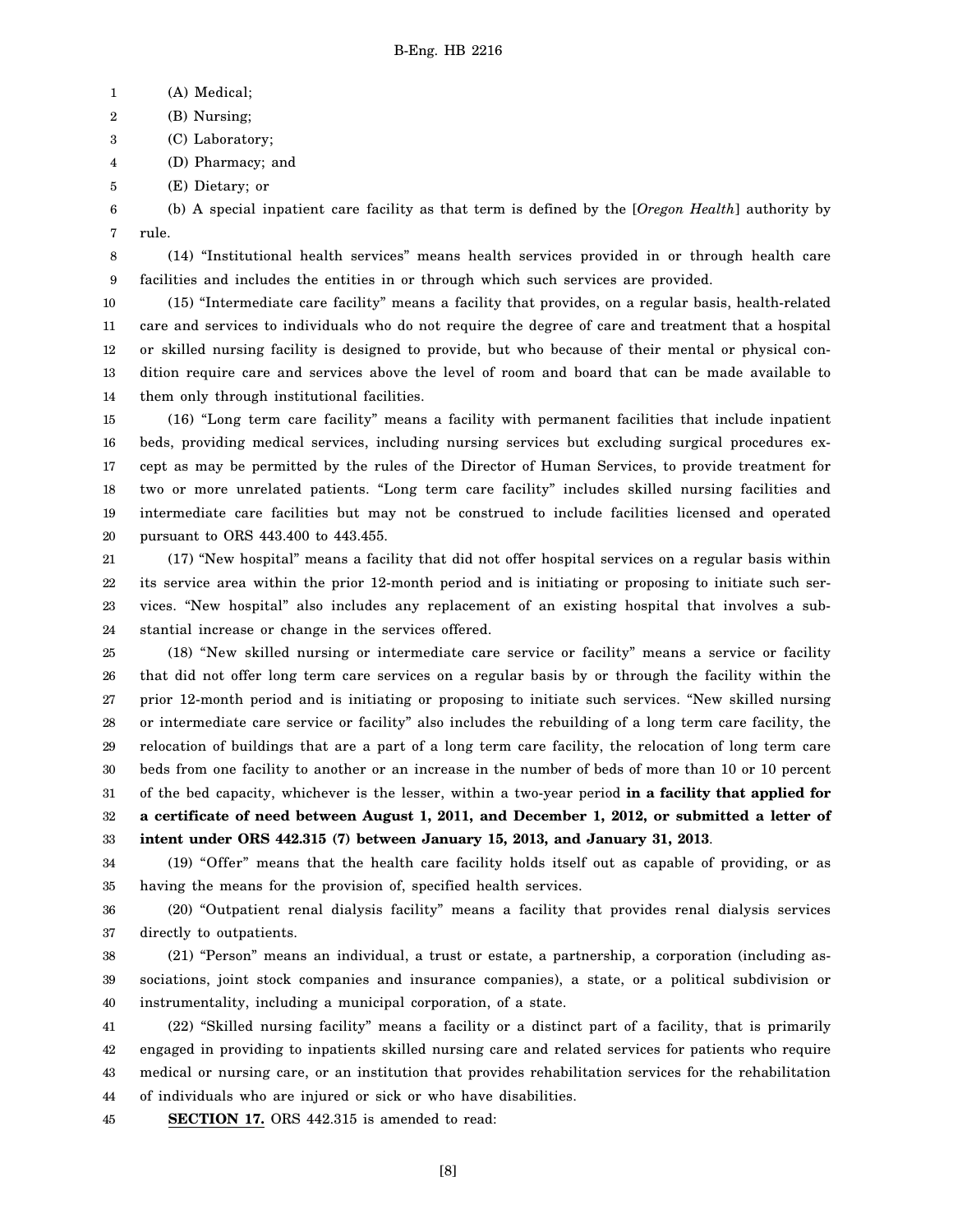1 2 3 4 442.315. (1) Any new hospital or new skilled nursing or intermediate care service or facility not excluded pursuant to ORS 441.065**, and any long term care facility for which a license was surrendered under section 15 of this 2013 Act,** shall obtain a certificate of need from the Oregon Health Authority prior to an offering or development.

5 6 (2) The authority shall adopt rules specifying criteria and procedures for making decisions as to the need for the new services or facilities.

7 8 (3)(a) An applicant for a certificate of need shall apply to the authority on forms provided for this purpose by authority rule.

9 10 11 (b) An applicant shall pay a fee prescribed as provided in this section. Subject to the approval of the Oregon Department of Administrative Services, the authority shall prescribe application fees, based on the complexity and scope of the proposed project.

12 13 14 15 16 17 (4) The authority shall be the decision-making authority for the purpose of certificates of need. **The authority may establish an expedited review process for an application for a certificate of need to rebuild a long term care facility, relocate buildings that are part of a long term care facility or relocate long term care facility bed capacity from one long term care facility to another. The authority shall issue a proposed order not later than 120 days after the date a complete application for expedited review is received by the authority.**

18 19 20 (5)(a) An applicant or any affected person who is dissatisfied with the proposed decision of the authority is entitled to an informal hearing in the course of review and before a final decision is rendered.

21 22 (b) Following a final decision being rendered by the authority, an applicant or any affected person may request a reconsideration hearing pursuant to ORS chapter 183.

23 24 25 (c) In any proceeding brought by an affected person or an applicant challenging an authority decision under this subsection, the authority shall follow procedures consistent with the provisions of ORS chapter 183 relating to a contested case.

26 27 28 29 30 (6) Once a certificate of need has been issued, it may not be revoked or rescinded unless it was acquired by fraud or deceit. However, if the authority finds that a person is offering or developing a project that is not within the scope of the certificate of need, the authority may limit the project as specified in the issued certificate of need or reconsider the application. A certificate of need is not transferable.

31 32 33 34 35 (7) Nothing in this section applies to any hospital, skilled nursing or intermediate care service or facility that seeks to replace equipment with equipment of similar basic technological function or an upgrade that improves the quality or cost-effectiveness of the service provided. Any person acquiring such replacement or upgrade shall file a letter of intent for the project in accordance with the rules of the authority if the price of the replacement equipment or upgrade exceeds \$1 million.

36 37 38 39 (8) Except as required in subsection (1) of this section for a new hospital or new skilled nursing or intermediate care service or facility not operating as a Medicare swing bed program, nothing in this section requires a rural hospital as defined in ORS  $442.470$  (5)(a)(A) and (B) to obtain a certificate of need.

40 41 (9) Nothing in this section applies to basic health services, but basic health services do not include:

42 (a) Magnetic resonance imaging scanners;

43 (b) Positron emission tomography scanners;

44 (c) Cardiac catheterization equipment;

45 (d) Megavoltage radiation therapy equipment;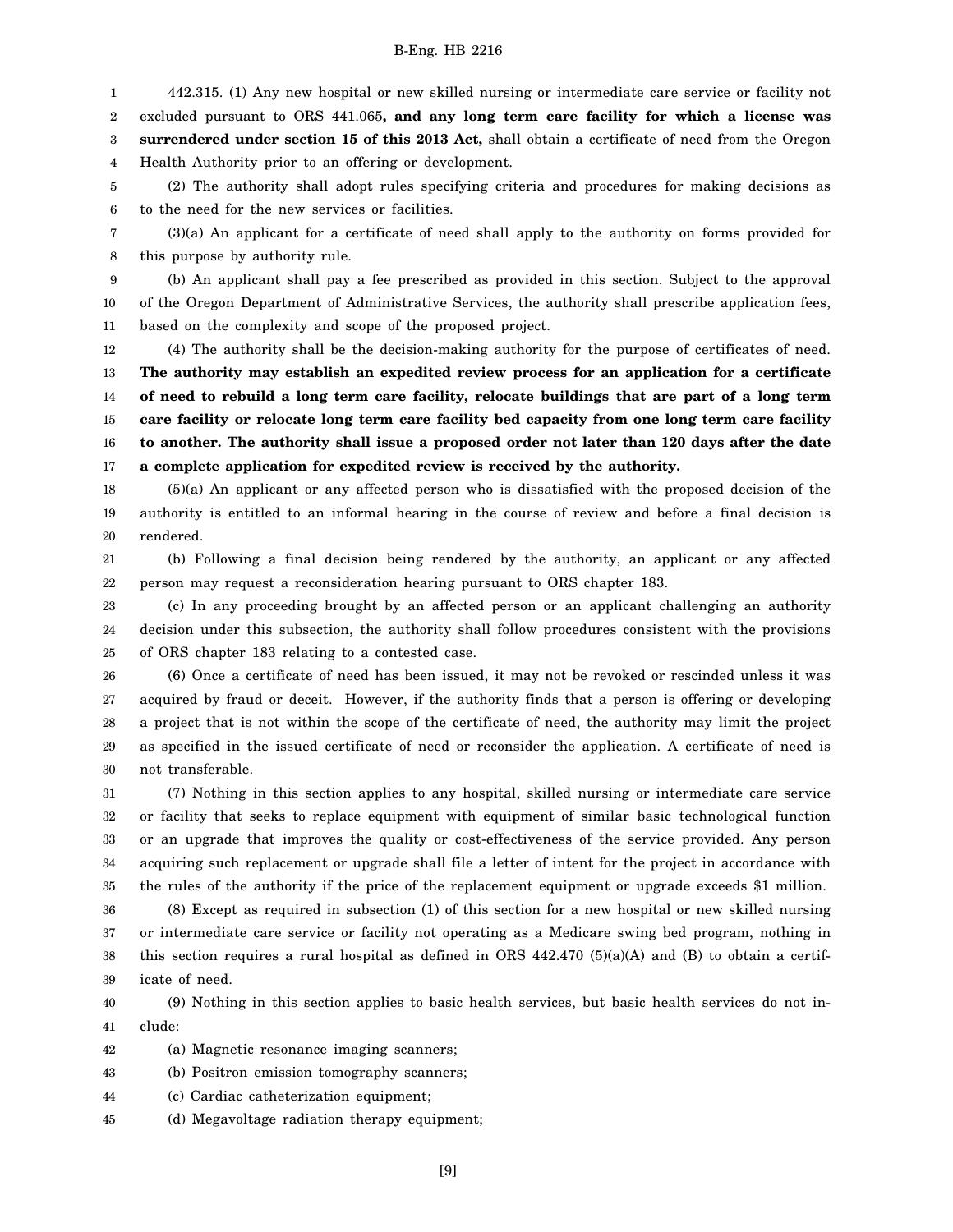- 1 (e) Extracorporeal shock wave lithotriptors;
- 2 (f) Neonatal intensive care;
- 3 (g) Burn care;
- 4 (h) Trauma care;
- 5 (i) Inpatient psychiatric services;
- 6 (j) Inpatient chemical dependency services;
- 7 (k) Inpatient rehabilitation services;
- 8 (L) Open heart surgery; or
- 9 (m) Organ transplant services.

10 11 12 13 14 (10) In addition to any other remedy provided by law, whenever it appears that any person is engaged in, or is about to engage in, any acts that constitute a violation of this section, or any rule or order issued by the authority under this section, the authority may institute proceedings in the circuit courts to enforce obedience to such statute, rule or order by injunction or by other processes, mandatory or otherwise.

15 16 17 (11) As used in this section, "basic health services" means health services offered in or through a hospital licensed under ORS chapter 441, except skilled nursing or intermediate care nursing facilities or services and those services specified in subsection (9) of this section.

18 19 20 **SECTION 18.** Section 18, chapter 736, Oregon Laws 2003, as amended by section 34, chapter 736, Oregon Laws 2003, section 7, chapter 757, Oregon Laws 2005, and section 10, chapter 780, Oregon Laws 2007, is amended to read:

21 22 **Sec. 18.** [*(1)*] The Oregon Veterans' Home is exempt from the assessment imposed under section 16, chapter 736, Oregon Laws 2003.

23 24 [*(2) A waivered long term care facility is exempt from the long term care facility assessment imposed under section 16, chapter 736, Oregon Laws 2003.*]

25 [*(3) As used in this section, "waivered long term care facility" means:*]

26 27 [*(a) A long term care facility operated by a continuing care retirement community that is registered under ORS 101.030 and that admits:*]

28 [*(A) Residents of the continuing care retirement community; or*]

29 [*(B) Residents of the continuing care retirement community and nonresidents; or*]

30 31 32 [*(b) A long term care facility that is annually identified by the Department of Human Services as having a Medicaid recipient census that exceeds the census level established by the department for the year for which the facility is identified.*]

33 34 **SECTION 19.** Section 23, chapter 736, Oregon Laws 2003, as amended by section 8, chapter 757, Oregon Laws 2005, and section 11, chapter 780, Oregon Laws 2007, is amended to read:

35 36 37 **Sec. 23.** Sections 15 to 22, chapter 736, Oregon Laws 2003, apply to long term care facility assessments imposed in calendar quarters beginning on or after November 26, 2003, and before July 1, [*2014*] **2020**.

38 39 **SECTION 20.** Section 24, chapter 736, Oregon Laws 2003, as amended by section 11, chapter 757, Oregon Laws 2005, and section 12, chapter 780, Oregon Laws 2007, is amended to read:

40 41 42 **Sec. 24.** (1) The Long Term Care Facility Quality Assurance Fund is established in the State Treasury, separate and distinct from the General Fund. Interest earned by the Long Term Care Facility Quality Assurance Fund shall be credited to the fund.

43 44 45 (2) Amounts in the Long Term Care Facility Quality Assurance Fund are continuously appropriated to the Department of Human Services for the purposes of paying refunds due under section 20, chapter 736, Oregon Laws 2003, and funding long term care facilities, as defined in section 15,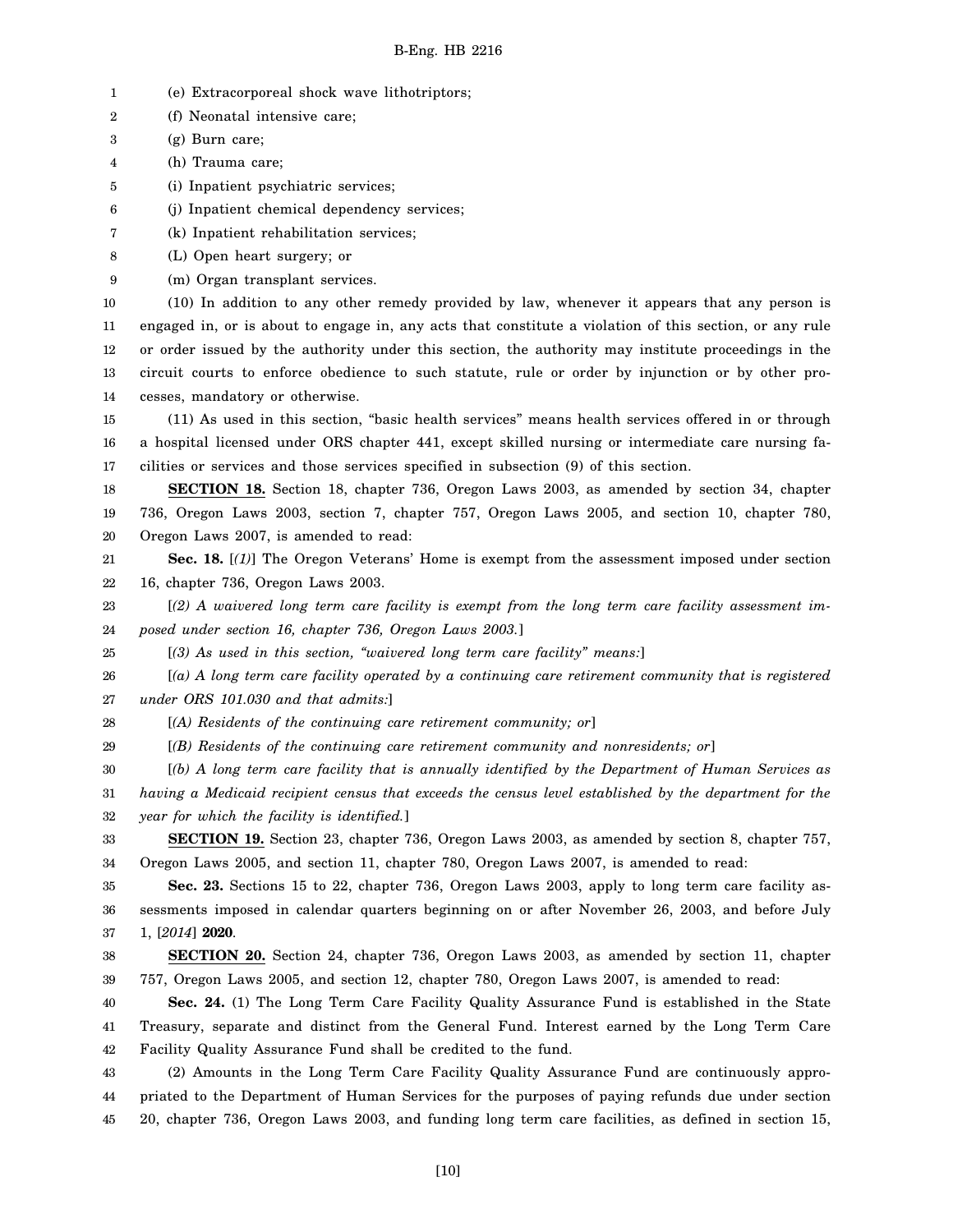1 chapter 736, Oregon Laws 2003, that are a part of the Oregon Medicaid reimbursement system.

2 3 4 5 6 (3) Funds in the Long Term Care Facility Quality Assurance Fund and the matching federal financial participation under Title XIX of the Social Security Act may be used to fund Medicaidcertified long term care facilities using only the reimbursement methodology described in [*subsection (4)*] **subsections (4) and (5)** of this section to achieve a rate of reimbursement greater than the rate in effect on June 30, 2003.

7 8 (4) The reimbursement methodology used to make additional payments to Medicaid-certified long term care facilities includes but is not limited to:

9 10 (a) Rebasing [*biennially, beginning on July 1 of each odd-numbered year*] **on July 1 of each year**;

11 [*(b) Adjusting for inflation in the nonrebasing year;*]

12 [*(c)*] **(b)** Continuing the use of the pediatric rate;

13 [*(d)*] **(c)** Continuing the use of the complex medical needs additional payment; **and**

14 15 [*(e)*] **(d)** Discontinuing the use of the relationship percentage, except when calculating the pediatric rate in paragraph [*(c)*] **(b)** of this subsection[*; and*]**.**

16 17 18 19 20 21 22 23 **(5) In addition to the reimbursement methodology described in subsection (4) of this section, the department may make additional payments of \$9.75 per resident who receives medical assistance to a long term care facility that purchased long term care bed capacity under section 15 of this 2013 Act on or after October 1, 2013, and on or before December 31, 2015. The payments may be made for a period of four years from the date of purchase. The department may not make additional payments under this section until the Medicaid-certified long term care facility is found by the department to meet quality standards adopted by the department by rule.**

24 25 26 27 [*(f)*] **(6)(a)** [*Requiring*] The department [*of Human Services to*] **shall** reimburse costs **using the methodology described in subsections (4) and (5) of this section** at a rate not lower than [*the 63rd percentile ceiling*] **a percentile** of allowable costs for the [*biennium*] **period** for which the reimbursement is made.

28 29 30 **(b) For the period beginning July 1, 2013, and ending June 30, 2016, the department shall reimburse costs at a rate not lower than the 63rd percentile of rebased allowable costs for that period.**

31 32 33 34 **(c) For each three-month period beginning on or after July 1, 2016, in which the reduction in bed capacity in Medicaid-certified long term care facilities is less than the goal established in section 15 of this 2013 Act, the department shall reimburse costs at a rate not lower than the percentile of allowable costs according to the following schedule:**

35

36

37

**(A) 62nd percentile for a reduction of 1,350 or more beds.**

**(B) 61st percentile for a reduction of 1,200 or more beds but less than 1,350 beds.**

**(C) 60th percentile for a reduction of 1,050 or more beds but less than 1,200 beds.**

38 **(D) 59th percentile for a reduction of 900 or more beds but less than 1,050 beds.**

39 **(E) 58th percentile for a reduction of 750 or more beds but less than 900 beds.**

40 **(F) 57th percentile for a reduction of 600 or more beds but less than 750 beds.**

41 **(G) 56th percentile for a reduction of 450 or more beds but less than 600 beds.**

42 **(H) 55th percentile for a reduction of 300 or more beds but less than 450 beds.**

43 **(I) 54th percentile for a reduction of 150 or more beds but less than 300 beds.**

44 **(J) 53rd percentile for a reduction of 1 to 49 beds.**

45 **(7) A reduction in the percentile of allowable costs reimbursed under subsection (6) of**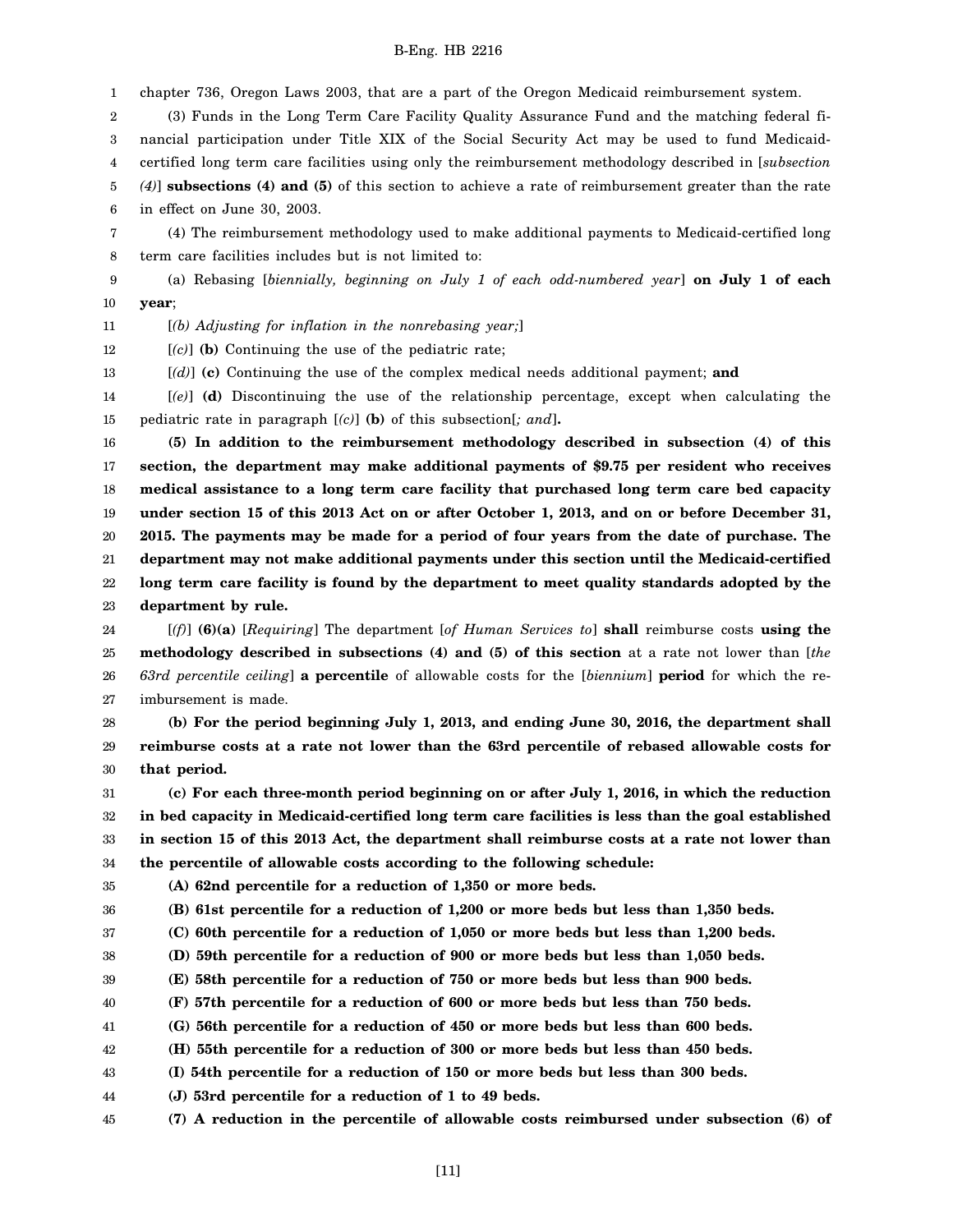#### 1 **this section is not subject to ORS 410.555.**

2 **SECTION 21.** Section 31, chapter 736, Oregon Laws 2003, as amended by section 9, chapter 757,

3 Oregon Laws 2005, section 14, chapter 780, Oregon Laws 2007, and section 49, chapter 11, Oregon

4 Laws 2009, is amended to read:

5 6 **Sec. 31.** Sections 15 to 22, 24 and 29, chapter 736, Oregon Laws 2003, are repealed on [*January 2, 2015*] **January 2, 2021**.

**SECTION 22.** ORS 442.015, as amended by section 16 of this 2013 Act, is amended to read:

442.015. As used in ORS chapter 441 and this chapter, unless the context requires otherwise:

9 10 11 12 13 14 (1) "Acquire" or "acquisition" means obtaining equipment, supplies, components or facilities by any means, including purchase, capital or operating lease, rental or donation, with intention of using such equipment, supplies, components or facilities to provide health services in Oregon. When equipment or other materials are obtained outside of this state, acquisition is considered to occur when the equipment or other materials begin to be used in Oregon for the provision of health services or when such services are offered for use in Oregon.

15 (2) "Affected persons" has the same meaning as given to "party" in ORS 183.310.

16 17 18 19 (3)(a) "Ambulatory surgical center" means a facility or portion of a facility that operates exclusively for the purpose of providing surgical services to patients who do not require hospitalization and for whom the expected duration of services does not exceed 24 hours following admission.

20

25

7 8

(b) "Ambulatory surgical center" does not mean:

21 22 23 24 (A) Individual or group practice offices of private physicians or dentists that do not contain a distinct area used for outpatient surgical treatment on a regular and organized basis, or that only provide surgery routinely provided in a physician's or dentist's office using local anesthesia or conscious sedation; or

(B) A portion of a licensed hospital designated for outpatient surgical treatment.

26 27 28 (4) "Develop" means to undertake those activities that on their completion will result in the offer of a new institutional health service or the incurring of a financial obligation, as defined under applicable state law, in relation to the offering of such a health service.

29 30 31 [*(5) "Essential long term care facility" means an individual long term care facility that serves predominantly rural and frontier communities, as designated by the Office of Rural Health, and meets other criteria established by the Department of Human Services by rule.*]

32 33 34 [*(6)*] **(5)** "Expenditure" or "capital expenditure" means the actual expenditure, an obligation to an expenditure, lease or similar arrangement in lieu of an expenditure, and the reasonable value of a donation or grant in lieu of an expenditure but not including any interest thereon.

35 36 [*(7)*] **(6)** "Freestanding birthing center" means a facility licensed for the primary purpose of performing low risk deliveries.

37 38 [*(8)*] **(7)** "Governmental unit" means the state, or any county, municipality or other political subdivision, or any related department, division, board or other agency.

39 40 41 [*(9)*] **(8)** "Gross revenue" means the sum of daily hospital service charges, ambulatory service charges, ancillary service charges and other operating revenue. "Gross revenue" does not include contributions, donations, legacies or bequests made to a hospital without restriction by the donors.

42  $[(10)(a)]$  (9)(a) "Health care facility" means:

43 (A) A hospital;

44 (B) A long term care facility;

45 (C) An ambulatory surgical center;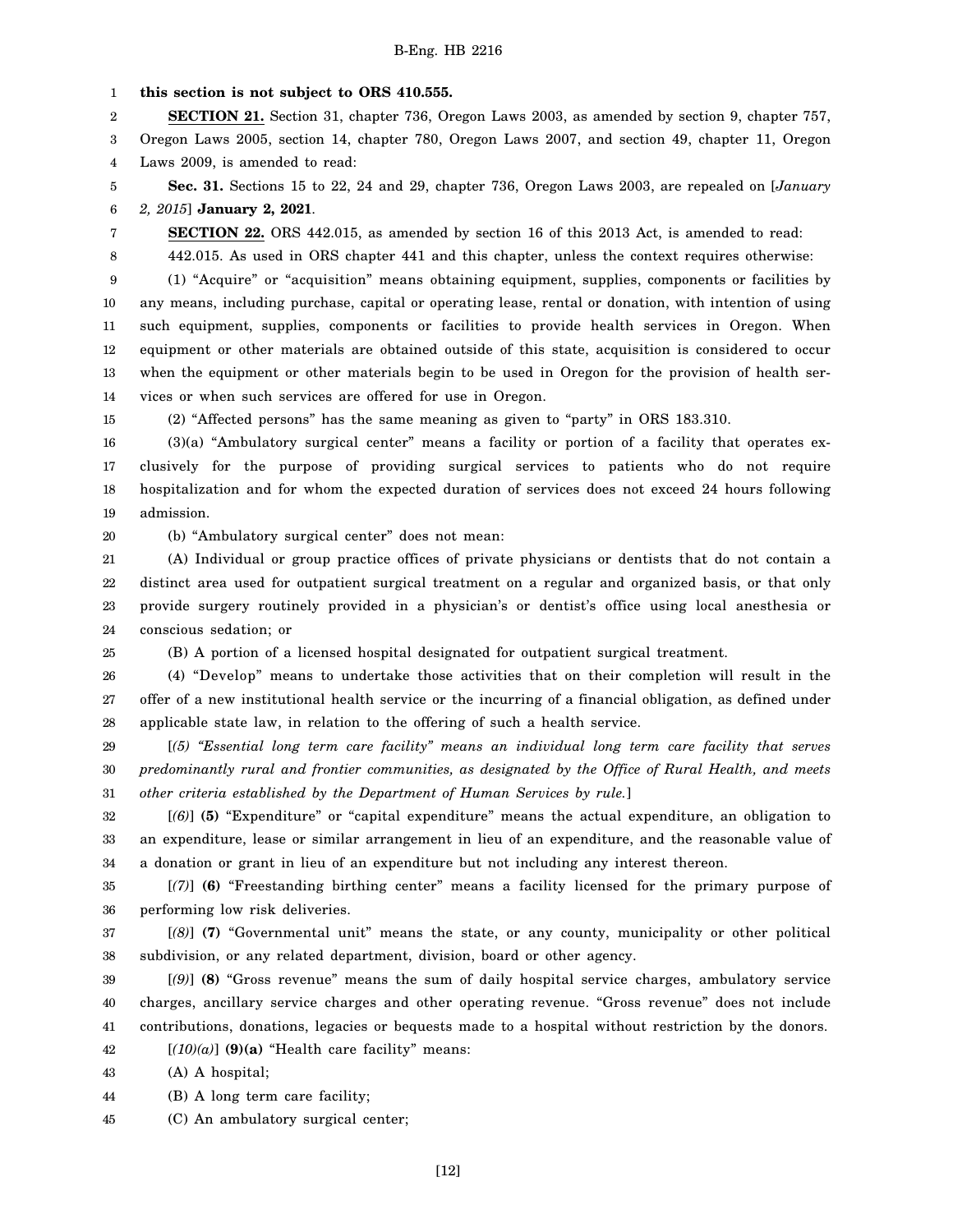1 2 3 4 5 6 7 8 9 10 11 12 13 14 15 16 17 18 19 20 21 22 23 24 25 26 27 28 29 30 31 32 33 34 35 36 37 38 39 40 41 42 43 44 45 (D) A freestanding birthing center; or (E) An outpatient renal dialysis center. (b) "Health care facility" does not mean: (A) A residential facility licensed by the Department of Human Services or the Oregon Health Authority under ORS 443.415; (B) An establishment furnishing primarily domiciliary care as described in ORS 443.205; (C) A residential facility licensed or approved under the rules of the Department of Corrections; (D) Facilities established by ORS 430.335 for treatment of substance abuse disorders; or (E) Community mental health programs or community developmental disabilities programs established under ORS 430.620. [*(11)*] **(10)** "Health maintenance organization" or "HMO" means a public organization or a private organization organized under the laws of any state that: (a) Is a qualified HMO under section 1310 (d) of the U.S. Public Health Services Act; or (b)(A) Provides or otherwise makes available to enrolled participants health care services, including at least the following basic health care services: (i) Usual physician services; (ii) Hospitalization; (iii) Laboratory; (iv) X-ray; (v) Emergency and preventive services; and (vi) Out-of-area coverage; (B) Is compensated, except for copayments, for the provision of the basic health care services listed in subparagraph (A) of this paragraph to enrolled participants on a predetermined periodic rate basis; and (C) Provides physicians' services primarily directly through physicians who are either employees or partners of such organization, or through arrangements with individual physicians or one or more groups of physicians organized on a group practice or individual practice basis. [*(12)*] **(11)** "Health services" means clinically related diagnostic, treatment or rehabilitative services, and includes alcohol, drug or controlled substance abuse and mental health services that may be provided either directly or indirectly on an inpatient or ambulatory patient basis. [*(13)*] **(12)** "Hospital" means: (a) A facility with an organized medical staff and a permanent building that is capable of providing 24-hour inpatient care to two or more individuals who have an illness or injury and that provides at least the following health services: (A) Medical; (B) Nursing; (C) Laboratory; (D) Pharmacy; and (E) Dietary; or (b) A special inpatient care facility as that term is defined by the authority by rule. [*(14)*] **(13)** "Institutional health services" means health services provided in or through health care facilities and includes the entities in or through which such services are provided. [*(15)*] **(14)** "Intermediate care facility" means a facility that provides, on a regular basis, health-related care and services to individuals who do not require the degree of care and treatment that a hospital or skilled nursing facility is designed to provide, but who because of their mental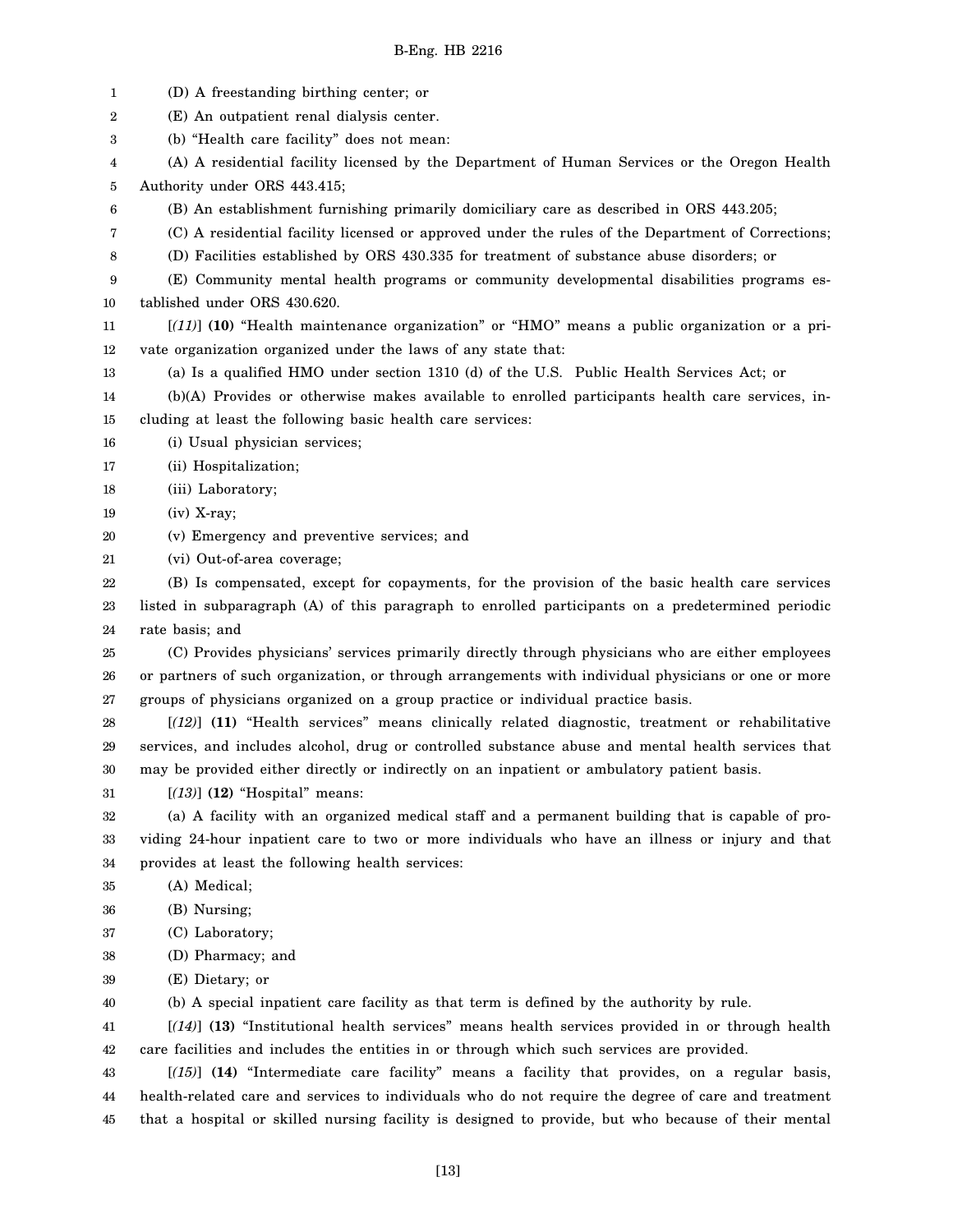1 or physical condition require care and services above the level of room and board that can be made

2 available to them only through institutional facilities.

3 4 5 6 7 8 [*(16)*] **(15)** "Long term care facility" means a facility with permanent facilities that include inpatient beds, providing medical services, including nursing services but excluding surgical procedures except as may be permitted by the rules of the Director of Human Services, to provide treatment for two or more unrelated patients. "Long term care facility" includes skilled nursing facilities and intermediate care facilities but may not be construed to include facilities licensed and operated pursuant to ORS 443.400 to 443.455.

9 10 11 12 [*(17)*] **(16)** "New hospital" means a facility that did not offer hospital services on a regular basis within its service area within the prior 12-month period and is initiating or proposing to initiate such services. "New hospital" also includes any replacement of an existing hospital that involves a substantial increase or change in the services offered.

13 14 15 16 17 18 19 20 21 [*(18)*] **(17)** "New skilled nursing or intermediate care service or facility" means a service or facility that did not offer long term care services on a regular basis by or through the facility within the prior 12-month period and is initiating or proposing to initiate such services. "New skilled nursing or intermediate care service or facility" also includes the rebuilding of a long term care facility, the relocation of buildings that are a part of a long term care facility, the relocation of long term care beds from one facility to another or an increase in the number of beds of more than 10 or 10 percent of the bed capacity, whichever is the lesser, within a two-year period [*in a facility that applied for a certificate of need between August 1, 2011, and December 1, 2012, or submitted a letter of intent under ORS 442.315 (7) between January 15, 2013, and January 31, 2013*].

22 23 [*(19)*] **(18)** "Offer" means that the health care facility holds itself out as capable of providing, or as having the means for the provision of, specified health services.

24 25 [*(20)*] **(19)** "Outpatient renal dialysis facility" means a facility that provides renal dialysis services directly to outpatients.

26 27 28 [*(21)*] **(20)** "Person" means an individual, a trust or estate, a partnership, a corporation (including associations, joint stock companies and insurance companies), a state, or a political subdivision or instrumentality, including a municipal corporation, of a state.

29 30 31 32 [*(22)*] **(21)** "Skilled nursing facility" means a facility or a distinct part of a facility, that is primarily engaged in providing to inpatients skilled nursing care and related services for patients who require medical or nursing care, or an institution that provides rehabilitation services for the rehabilitation of individuals who are injured or sick or who have disabilities.

33

**SECTION 23.** ORS 442.315, as amended by section 17 of this 2013 Act, is amended to read:

34 35 36 37 442.315. (1) Any new hospital or new skilled nursing or intermediate care service or facility not excluded pursuant to ORS 441.065[*, and any long term care facility for which a license was surrendered under section 15 of this 2013 Act,*] shall obtain a certificate of need from the Oregon Health Authority prior to an offering or development.

38 39 (2) The authority shall adopt rules specifying criteria and procedures for making decisions as to the need for the new services or facilities.

40 41 (3)(a) An applicant for a certificate of need shall apply to the authority on forms provided for this purpose by authority rule.

42 43 44 (b) An applicant shall pay a fee prescribed as provided in this section. Subject to the approval of the Oregon Department of Administrative Services, the authority shall prescribe application fees, based on the complexity and scope of the proposed project.

45 (4) The authority shall be the decision-making authority for the purpose of certificates of need.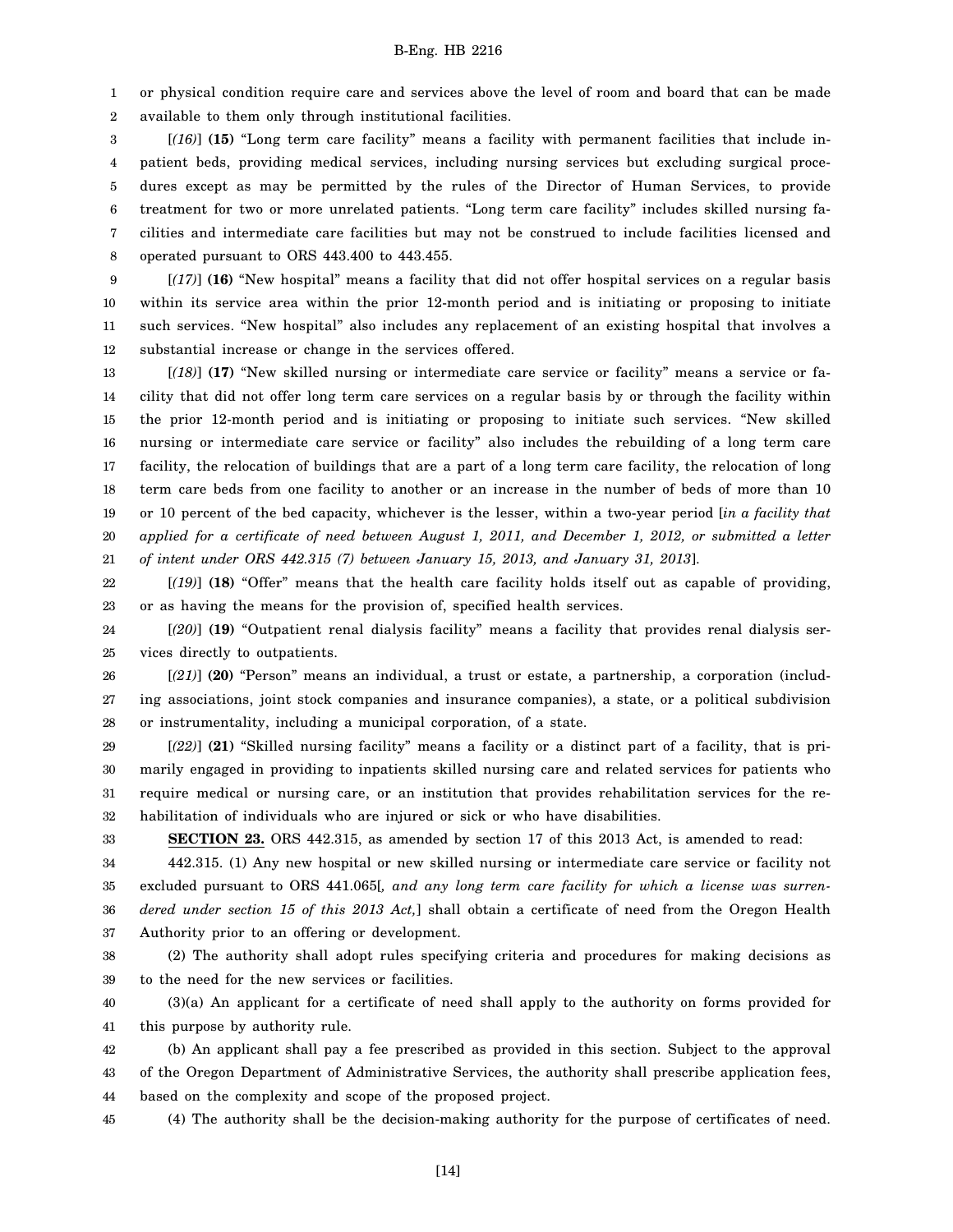1 2 The authority may establish an expedited review process for an application for a certificate of need to rebuild a long term care facility, relocate buildings that are part of a long term care facility or

3 4 5 relocate long term care facility bed capacity from one long term care facility to another. The authority shall issue a proposed order not later than 120 days after the date a complete application for expedited review is received by the authority.

6 7 8 (5)(a) An applicant or any affected person who is dissatisfied with the proposed decision of the authority is entitled to an informal hearing in the course of review and before a final decision is rendered.

9 10 (b) Following a final decision being rendered by the authority, an applicant or any affected person may request a reconsideration hearing pursuant to ORS chapter 183.

11 12 13 (c) In any proceeding brought by an affected person or an applicant challenging an authority decision under this subsection, the authority shall follow procedures consistent with the provisions of ORS chapter 183 relating to a contested case.

14 15 16 17 18 (6) Once a certificate of need has been issued, it may not be revoked or rescinded unless it was acquired by fraud or deceit. However, if the authority finds that a person is offering or developing a project that is not within the scope of the certificate of need, the authority may limit the project as specified in the issued certificate of need or reconsider the application. A certificate of need is not transferable.

19 20 21 22 23 (7) Nothing in this section applies to any hospital, skilled nursing or intermediate care service or facility that seeks to replace equipment with equipment of similar basic technological function or an upgrade that improves the quality or cost-effectiveness of the service provided. Any person acquiring such replacement or upgrade shall file a letter of intent for the project in accordance with the rules of the authority if the price of the replacement equipment or upgrade exceeds \$1 million.

24 25 26 27 (8) Except as required in subsection (1) of this section for a new hospital or new skilled nursing or intermediate care service or facility not operating as a Medicare swing bed program, nothing in this section requires a rural hospital as defined in ORS  $442.470$  (5)(a)(A) and (B) to obtain a certificate of need.

28 29 (9) Nothing in this section applies to basic health services, but basic health services do not include:

- 30 (a) Magnetic resonance imaging scanners;
- 31 (b) Positron emission tomography scanners;
- 32 (c) Cardiac catheterization equipment;
- 33 (d) Megavoltage radiation therapy equipment;
- 34 (e) Extracorporeal shock wave lithotriptors;
- 35 (f) Neonatal intensive care;
- 36 (g) Burn care;
- 37 (h) Trauma care;
- 38 (i) Inpatient psychiatric services;
- 39 (j) Inpatient chemical dependency services;
- 40 (k) Inpatient rehabilitation services;
- 41 (L) Open heart surgery; or
- 42 (m) Organ transplant services.

43 44 45 (10) In addition to any other remedy provided by law, whenever it appears that any person is engaged in, or is about to engage in, any acts that constitute a violation of this section, or any rule or order issued by the authority under this section, the authority may institute proceedings in the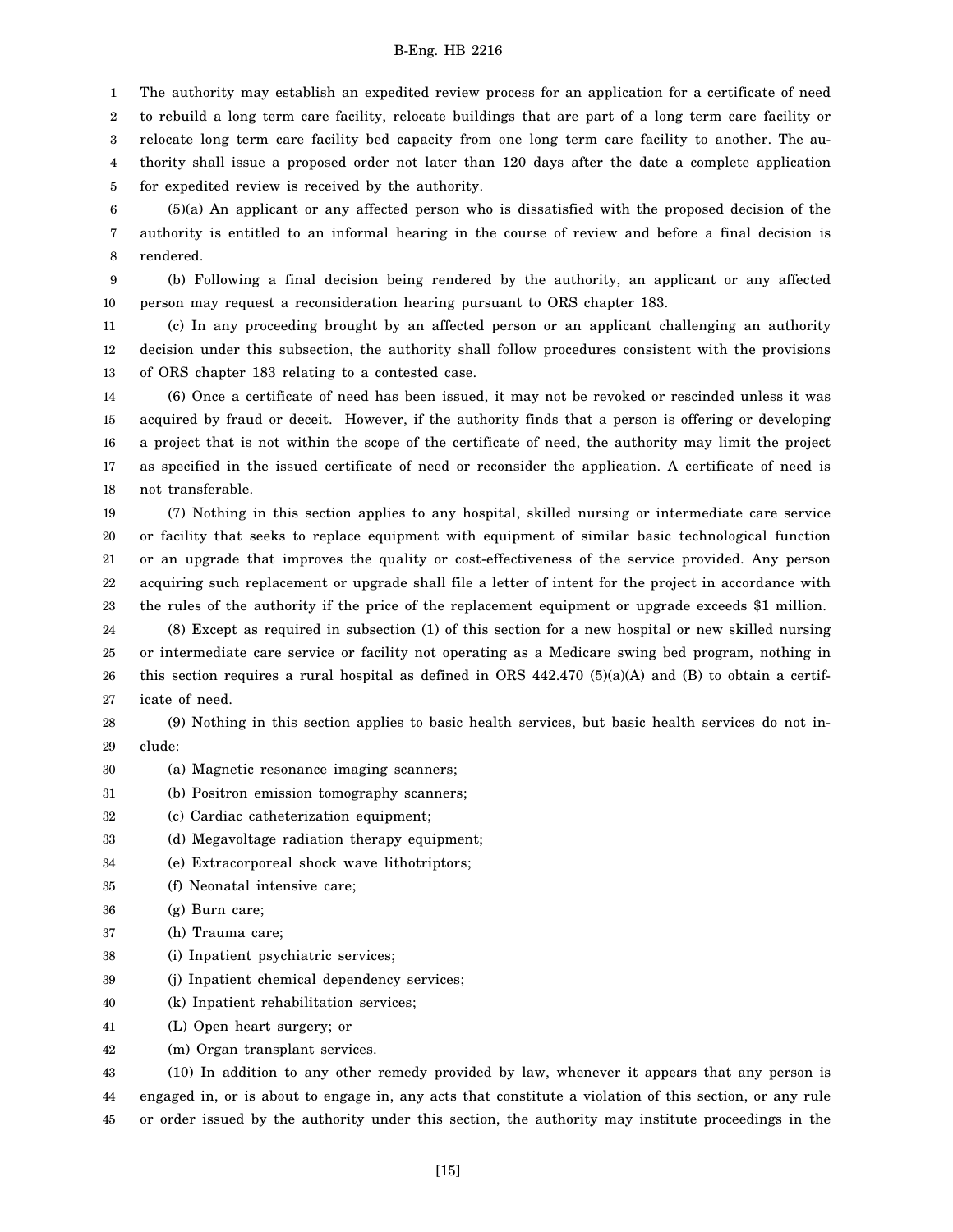1 2 circuit courts to enforce obedience to such statute, rule or order by injunction or by other processes, mandatory or otherwise.

3 (11) As used in this section, "basic health services" means health services offered in or through

4 5 a hospital licensed under ORS chapter 441, except skilled nursing or intermediate care nursing facilities or services and those services specified in subsection (9) of this section.

6 7 8 **SECTION 24.** Section 24, chapter 736, Oregon Laws 2003, as amended by section 11, chapter 757, Oregon Laws 2005, section 12, chapter 780, Oregon Laws 2007, and section 20 of this 2013 Act, is amended to read:

9 10 11 **Sec. 24.** (1) The Long Term Care Facility Quality Assurance Fund is established in the State Treasury, separate and distinct from the General Fund. Interest earned by the Long Term Care Facility Quality Assurance Fund shall be credited to the fund.

12 13 14 15 (2) Amounts in the Long Term Care Facility Quality Assurance Fund are continuously appropriated to the Department of Human Services for the purposes of paying refunds due under section 20, chapter 736, Oregon Laws 2003, and funding long term care facilities, as defined in section 15, chapter 736, Oregon Laws 2003, that are a part of the Oregon Medicaid reimbursement system.

16 17 18 19 20 (3) Funds in the Long Term Care Facility Quality Assurance Fund and the matching federal financial participation under Title XIX of the Social Security Act may be used to fund Medicaidcertified long term care facilities using only the reimbursement methodology described in [*subsections (4) and (5)*] **subsection (4)** of this section to achieve a rate of reimbursement greater than the rate in effect on June 30, 2003.

21 22 (4) The reimbursement methodology used to make additional payments to Medicaid-certified long term care facilities includes but is not limited to:

23 (a) Rebasing on July 1 of each year;

24 (b) Continuing the use of the pediatric rate;

25 (c) Continuing the use of the complex medical needs additional payment; and

26 27 (d) Discontinuing the use of the relationship percentage, except when calculating the pediatric rate in paragraph (b) of this subsection.

28 29 30 31 32 33 34 [*(5) In addition to the reimbursement methodology described in subsection (4) of this section, the department may make additional payments of \$9.75 per resident who receives medical assistance to a long term care facility that purchased long term care bed capacity under section 15 of this 2013 Act on or after October 1, 2013, and on or before December 31, 2015. The payments may be made for a period of four years from the date of purchase. The department may not make additional payments under this section until the Medicaid-certified long term care facility is found by the department to meet quality standards adopted by the department by rule.*]

35 36 37 [*(6)(a)*] **(5)(a)** The department shall reimburse costs using the methodology described in [*subsections (4) and (5)*] **subsection (4)** of this section at a rate not lower than a percentile of allowable costs for the period for which the reimbursement is made.

38 39 (b) For the period beginning July 1, 2013, and ending June 30, 2016, the department shall reimburse costs at a rate not lower than the 63rd percentile of rebased allowable costs for that period.

40 41 42 43 44 (c) For each three-month period beginning on or after July 1, 2016, in which the reduction in bed capacity in Medicaid-certified long term care facilities is less than [*the goal established in section 15 of this 2013 Act*] **1,500 in bed capacity statewide that existed on the effective date of this 2013 Act**, the department shall reimburse costs at a rate not lower than the percentile of allowable costs according to the following schedule:

45 (A) 62nd percentile for a reduction of 1,350 or more beds.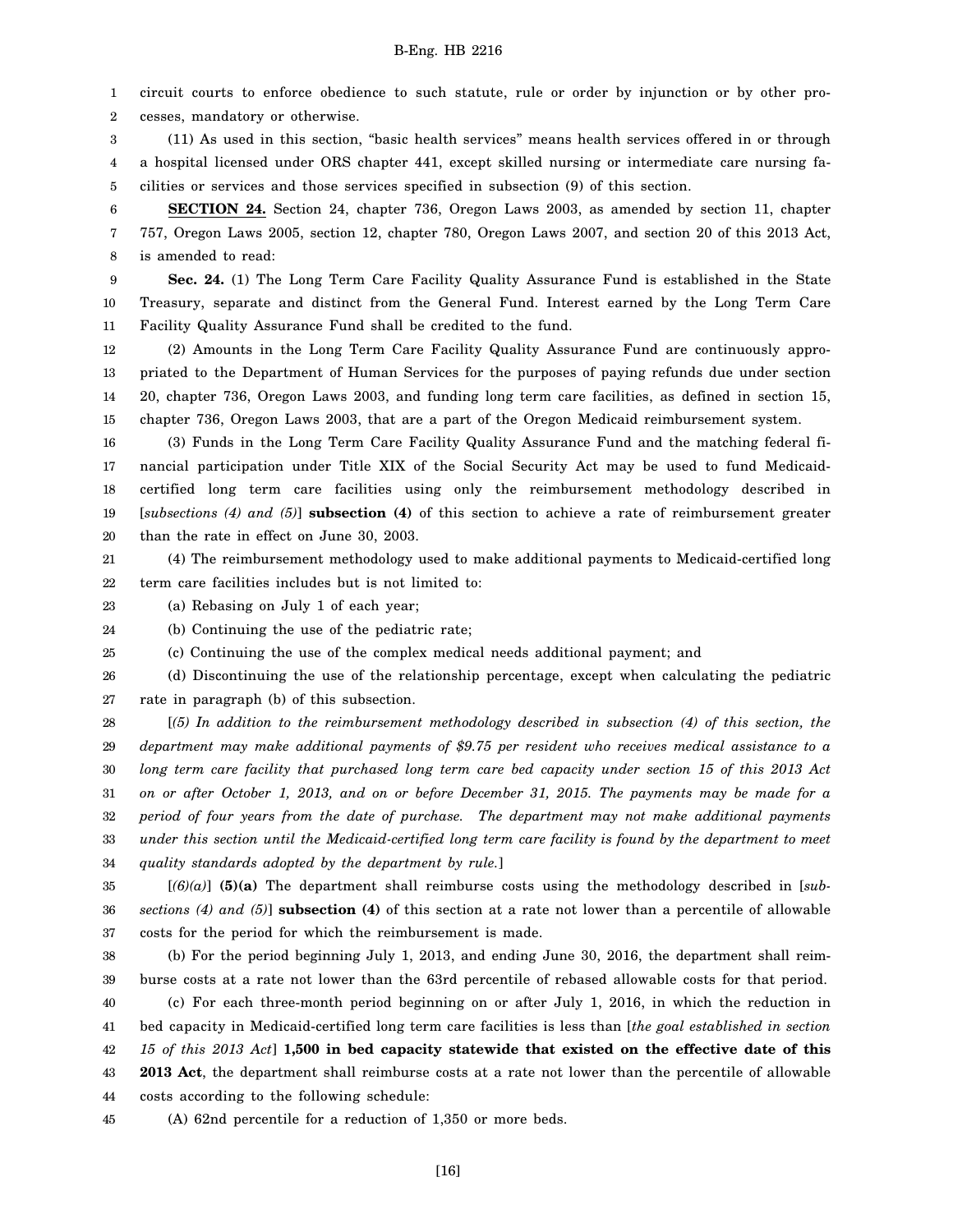1 2 3 4 5 6 7 8 9 10 11 12 13 14 15 16 17 18 19 20 21 22 23 24 25 26 (B) 61st percentile for a reduction of 1,200 or more beds but less than 1,350 beds. (C) 60th percentile for a reduction of 1,050 or more beds but less than 1,200 beds. (D) 59th percentile for a reduction of 900 or more beds but less than 1,050 beds. (E) 58th percentile for a reduction of 750 or more beds but less than 900 beds. (F) 57th percentile for a reduction of 600 or more beds but less than 750 beds. (G) 56th percentile for a reduction of 450 or more beds but less than 600 beds. (H) 55th percentile for a reduction of 300 or more beds but less than 450 beds. (I) 54th percentile for a reduction of 150 or more beds but less than 300 beds. (J) 53rd percentile for a reduction of 1 to 149 beds. [*(7)*] **(6)** A reduction in the percentile **ceiling** of allowable costs reimbursed under subsection [*(6)*] **(5)** of this section is not subject to ORS 410.555. **SECTION 25. (1) Section 1 of this 2013 Act and the amendments to ORS 414.746 and sections 2, 3, 6, 7, 8, 9, 10, 12 and 13, chapter 736, Oregon Laws 2003, by sections 2 to 11 of this 2013 Act become operative on the date that the Director of the Oregon Health Authority notifies the Legislative Counsel that the director received federal approval as described in section 13 of this 2013 Act. (2) The repeal of ORS 414.746 by section 12 of this 2013 Act becomes operative April 1, 2014. SECTION 26. (1) The amendments to section 18, chapter 736, Oregon Laws 2003, by section 18 of this 2013 Act become operative January 1, 2014. (2) The amendments to ORS 442.015 and 442.315 and section 24, chapter 736, Oregon Laws 2003, by sections 22, 23 and 24 of this 2013 Act become operative June 30, 2020. SECTION 27. Section 15 of this 2013 Act is repealed June 30, 2020. SECTION 28. This 2013 Act takes effect on the 91st day after the date on which the 2013 regular session of the Seventy-seventh Legislative Assembly adjourns sine die.**

[17]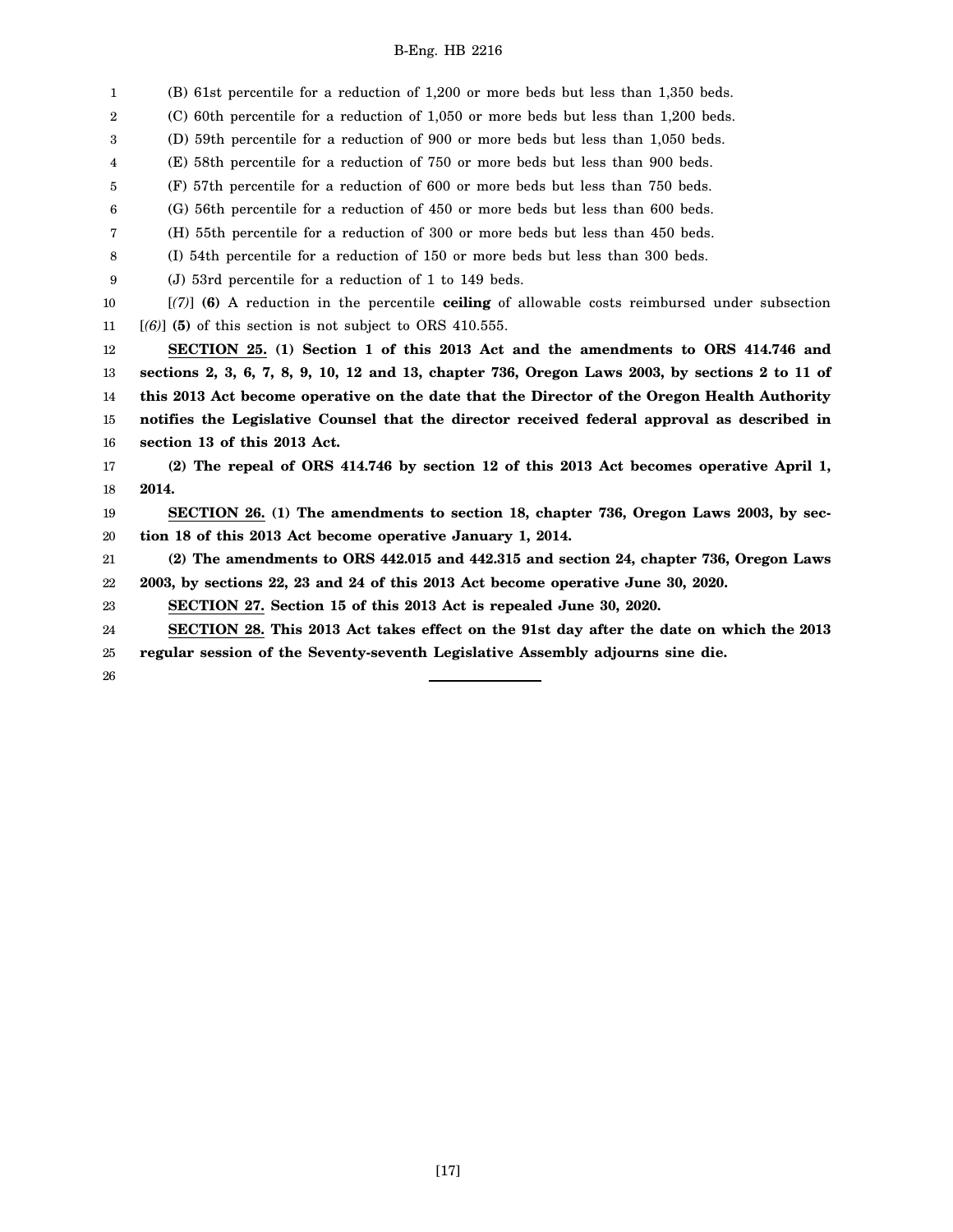February 1, 2012

<Oregon Tribal Representative>

<Address>

Dear XXXX:

The Oregon Health Authority (OHA) is in the process of developing two hospital payment proposals. These proposals originate from discussions between Oregon hospital representatives, OHA, and the Governor's Office in finalizing the Governor's 2013-15 Balanced Budget. Before implementing both proposals, the state will need to request federal approval from the Centers for Medicare and Medicaid Services (CMS) to amend the Oregon Health Plan (OHP) Medicaid demonstration waiver.

With our commitment to effective Tribal consultation and to comply with the CMS requirement to notify Tribes of anticipated Medicaid waiver amendments (as specified in State Medicaid Director's Letter #01-024 issued July 17, 2001), OHA is sharing information about these two hospital proposals to solicit your feedback.

## **Requested change**

Although OHA is still refining the proposals, here is a general description of each program:

*1. Hospital Access to Care Fund Proposal* 

Under this proposal, OHA would establish an "Access to Care" fund or pool and make payments to diagnostic-related group (DRG) hospitals (i.e., large hospitals with 50 beds or more that accept reimbursement using Medicare's DRG payment methodology) to help ensure access to care for critical hospital services provided to Oregon's most vulnerable populations.

• Payments would be based on their uncompensated care costs for serving Medicaid and uninsured individuals.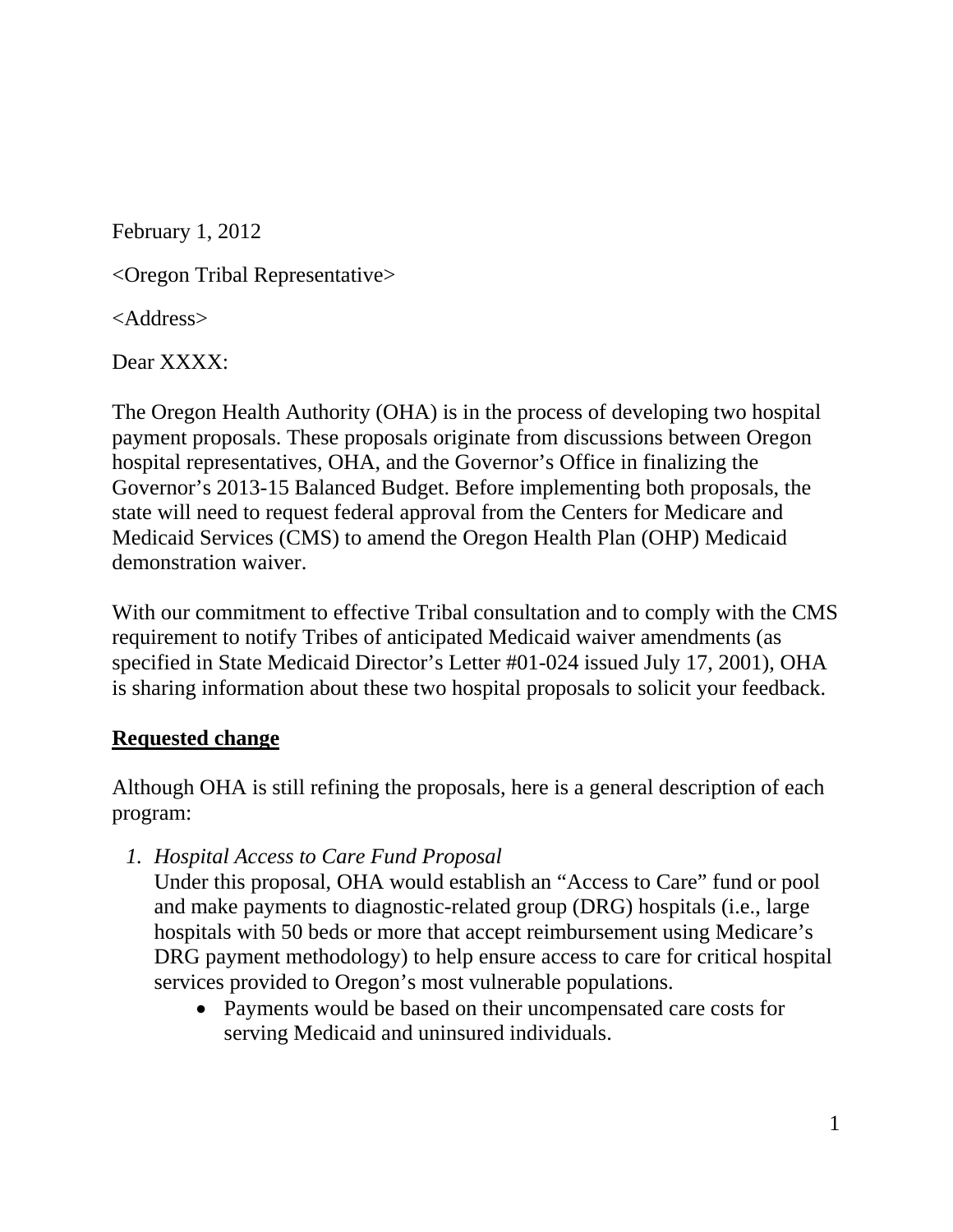- To document uncompensated care costs, each DRG hospital would follow a uniform set of instructions to calculate their uncompensated care accordance with Medicare cost reporting principles.
- Hospital tax revenue would fund these payments.
- These new payments would replace hospital tax funded "hospital" reimbursement adjustment" payments that DRG hospitals receive today from Coordinated Care Organizations (CCOs).
- *2. Hospital Transformation Performance Program Proposal*  Under this proposal, OHA would establish an incentive program using hospital tax revenue to allow DRG hospitals to earn payments by meeting performance goals during the 2013-15 biennium.
	- OHA, hospital representatives, and other key stakeholders would develop performance goals designed to advance health system transformation, reduce hospital costs, and improve patient safety.
	- The concept is to create a "win/win" for both hospitals and CCOs by reducing costs and quality.
	- Program payments would cover two years (July 1, 2013, through June 30, 2015).
	- Performance goals in the first year would focus on data submission. Performance goals in the second year would focus on improvement targets for quality and patient safety.

## **Impact on Tribal members**

Although many program details are still under development for these proposals, OHA does not anticipate any immediate impact to Tribes or Tribal members who are on OHP. Over time, the *Hospital Transformation Performance Program* would hopefully improve the quality and coordination of care for all OHP clients needing hospital services.

## **Next steps**

OHA is sharing these proposals with you to gather your comments and questions. I encourage you to comment and appreciate your advice.

OHA will accept written comments and questions through March 4, 2013. Please send your comments to: Janna Starr, Medical Assistance Programs, Oregon Health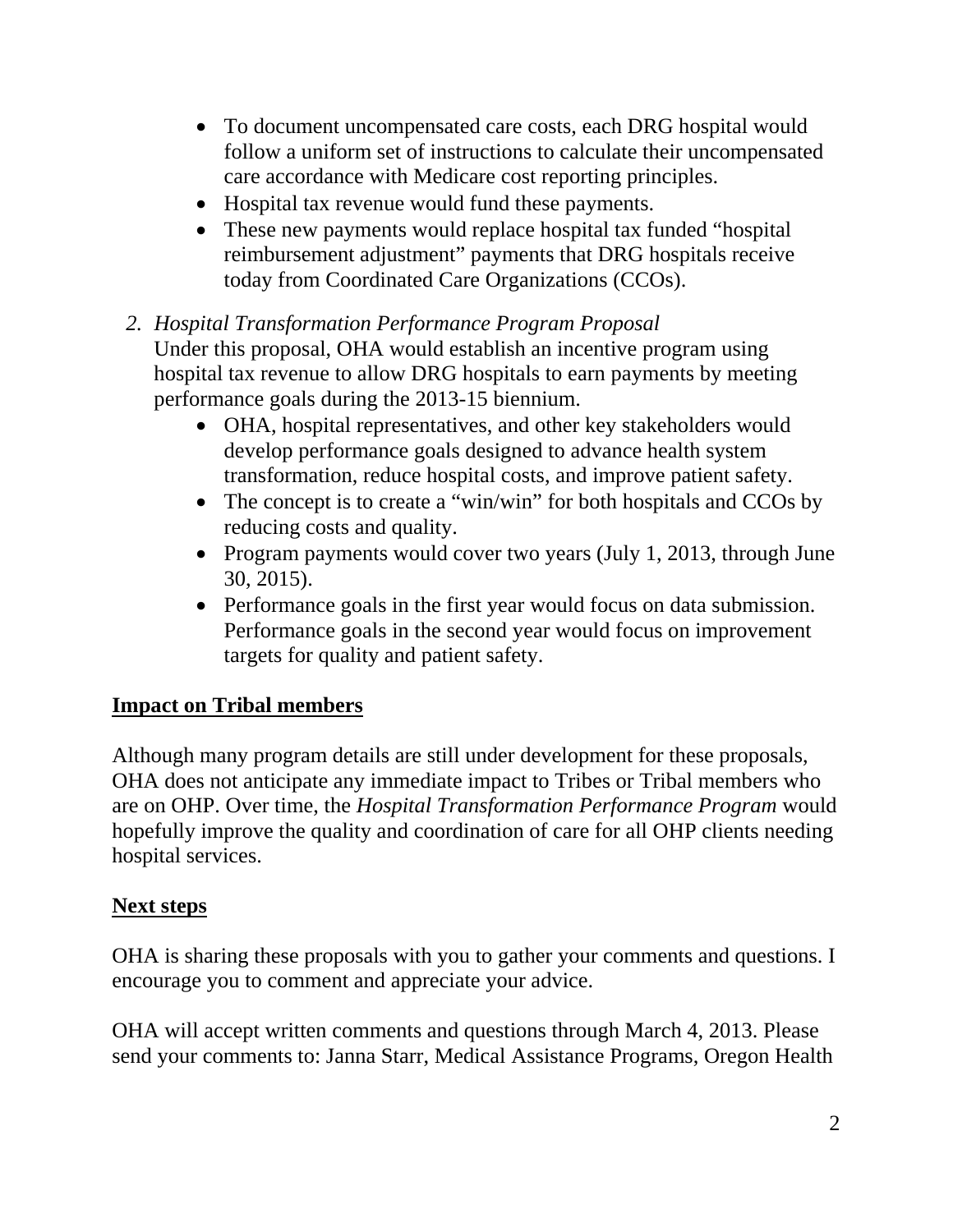Authority, 500 Summer St. NE, E-49, Salem, OR 97301-1079 or JannaStarr@state.or.us. If you have questions, please call Janna at 503-947-1193.

Sincerely,

Judy Mohr Peterson Director, Division of Medical Assistance Programs Oregon Health Authority

CC:

Terri Fraser, CMS, Baltimore Gary Ashby, CMS, Region Office, Seattle Bruce Goldberg, Director Department of Human Services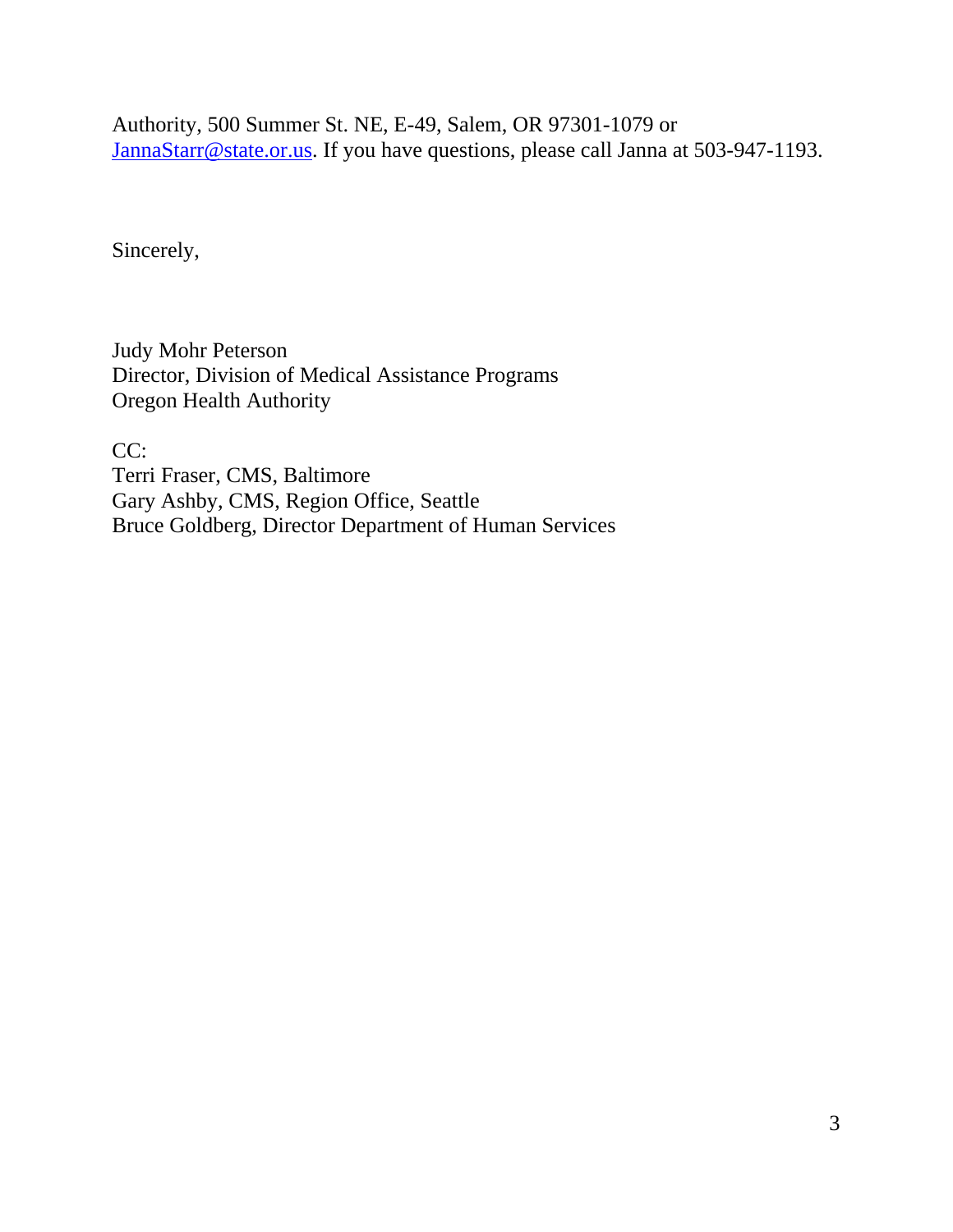## **HOSPITAL ACCESS TO CARE PROGRAM & HOSPITAL TRANSFORMATION PERFORMANCE PROGRAM**

Medical Assistance Programs Oregon Health Authority State of Oregon June 2013

The Oregon Health Authority (OHA) is providing this paper to provide more detailed information on the *Hospital Access to Care Program* and *Hospital Transformation Performance Program*, two proposals that the state is pursuing as amendments to the Oregon Health Plan Medicaid demonstration project. These proposals specifically apply to hospitals that pay an assessment on their net patient revenue.

## **Background**

Since CMS's approval of Oregon's section 1115 Medicaid waiver amendment in July 2012, the Oregon Health Authority (OHA) has been working aggressively with Coordinated Care Organizations (CCOs) to provide high quality, high value, coordinated care to Oregon Health Plan (OHP) members. Fifteen CCOs have been formed in local communities across Oregon, serving more than 90 percent of Medicaid members, and include networks of all types of health care providers who have agreed to work together to slow the rate of health care spending while improving care.

Under Oregon's Triple Aim—better health, better care and lower costs—a substantial portion of the savings anticipated from CCOs' health care transformation will need to come from reduced utilization of hospital services. The Oregon Legislature just approved legislation that recognizes the contribution and role of hospitals in this process, as well as the transitioning of delivery methods that will be needed to achieve this outcome. House Bill  $2216<sup>1</sup>$  extends the current hospital assessment through September 2015 and requires the OHA to pursue these two proposals—the *Hospital Access to Care Progra*m and the *Hospital Transformation Performance Program*—to assist hospitals in the transition. These proposals originate from discussions among Oregon hospital representatives, OHA and the Governor's Office in the development of the Governor's 2013-15 Balanced Budget.

The Oregon Legislature held several public hearings on House Bill 2216, allowing for public testimony and comment throughout the process. The Oregon House approved the bill on a 54-5 vote and the Oregon Senate approved it on a 25-5 vote. OHA has completed the required Tribal consultation regarding the proposals.

l

 $<sup>1</sup>$  House Bill 2216 is attached.</sup>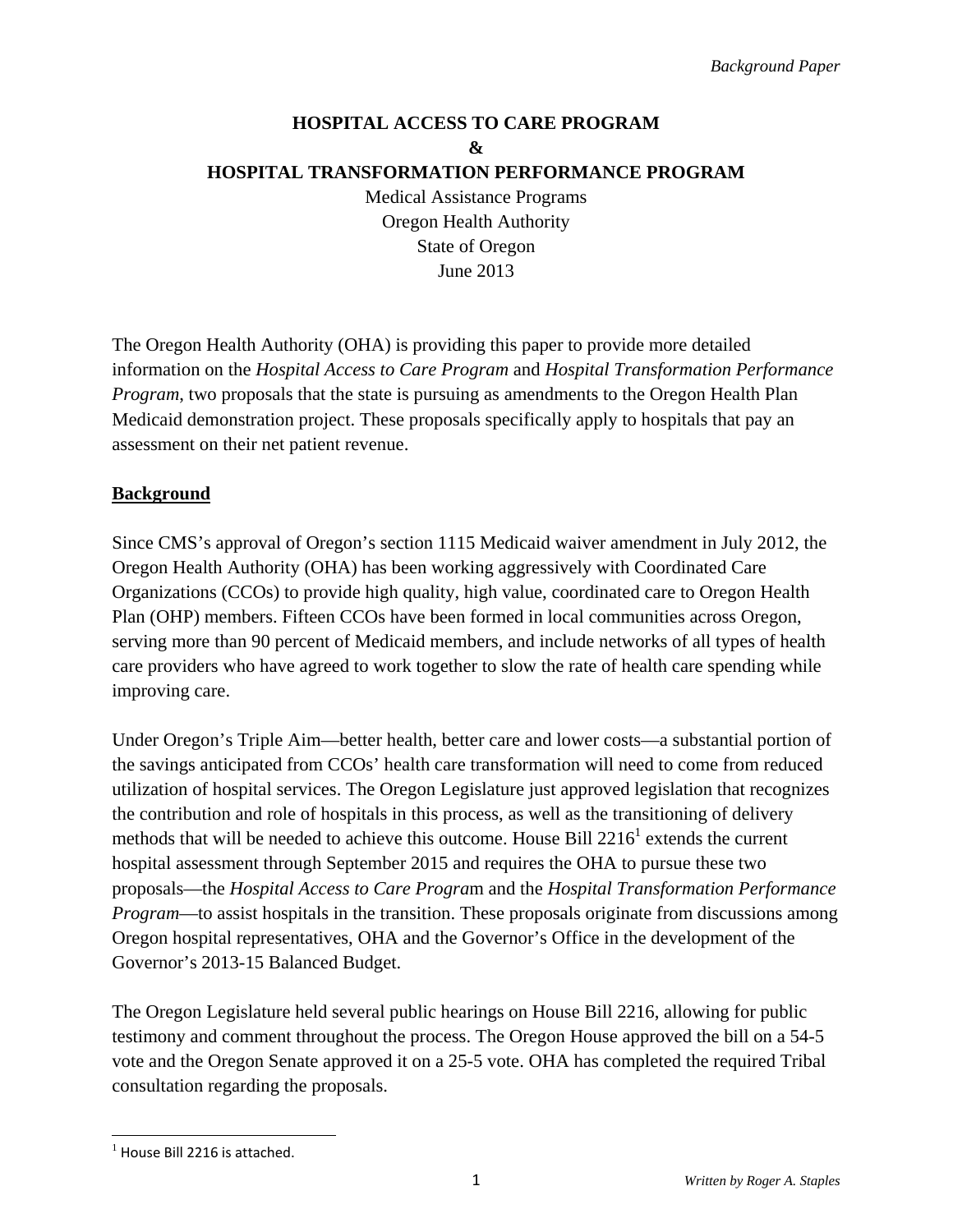*Background Paper* 

## **Hospital Access to Care Program**

## *Issue/Problem:*

Oregon designates larger, more urban hospitals as diagnostic-related group (DRG) hospitals. These hospitals receive reimbursement based on Medicare DRG payment methodology. The state designates smaller, more rural hospitals and critical access hospitals as Type A and Type B hospitals, which receive reimbursement fully for their costs of providing services to Medicaid and CHIP clients.

Oregon's DRG hospitals continue to absorb large amounts of uncompensated care for uninsured individuals and those covered by Medicaid and CHIP. Unlike Oregon's Type A and B hospitals, the DRG hospitals do not receive reimbursement fully for their costs. In addition, Oregon's disproportionate share hospital (DSH) allotment is substantially less than the actual uncompensated care costs relative to the inpatient and outpatient services provided to these patients. Oregon is designated by CMS as a "low DSH" state.

After January 2014, OHA anticipates there will continue to be uninsured individuals utilizing hospital services and creating uncompensated costs. Even for those individuals who are Medicaid and CHIP eligible, Medicaid and CHIP rates do not fully compensate DRG hospitals for the services they provide. Therefore, Oregon DRG hospitals will continue to experience uncompensated and undercompensated care costs after the anticipated Medicaid expansion under the Affordable Care Act.

## *Proposal/Solution:*

Oregon proposes to establish a *Hospital Access to Care Program (HACP)* to partially reimburse DRG hospitals based on their share of uncompensated care  $costs^2$ . OHA would calculate payments under this program according to each DRG hospitals relative share of uncompensated care costs. These payments would help ensure access to care for critical hospital services, and help CCOs manage appropriate treatment plans for its Oregon Health Plan clients.

The new HACP would replace the "hospital reimbursement adjustment" (HRA), which is a component built into the capitation rates paid to managed care organizations (MCOs), including Coordinated Care Organizations (CCOs). Currently, the MCOs/CCOs distribute the money they receive from the HRA to the DRG hospitals that provide services to their enrollees. Based on the pending legislation, OHA will be seeking to end the HRA and create the HACP as a new program in which the state pays the hospitals directly.

## *Funding of Hospital Access to Care Program:*

The state share of these payments would continue to be funded by hospital assessment revenue.

l  $2$  Uncompensated care costs refer to both costs for the treatment and services provided to the uninsured that are not paid by any party as well was the "under‐compensated" costs, the portion of costs for Medicaid patients that remains unpaid.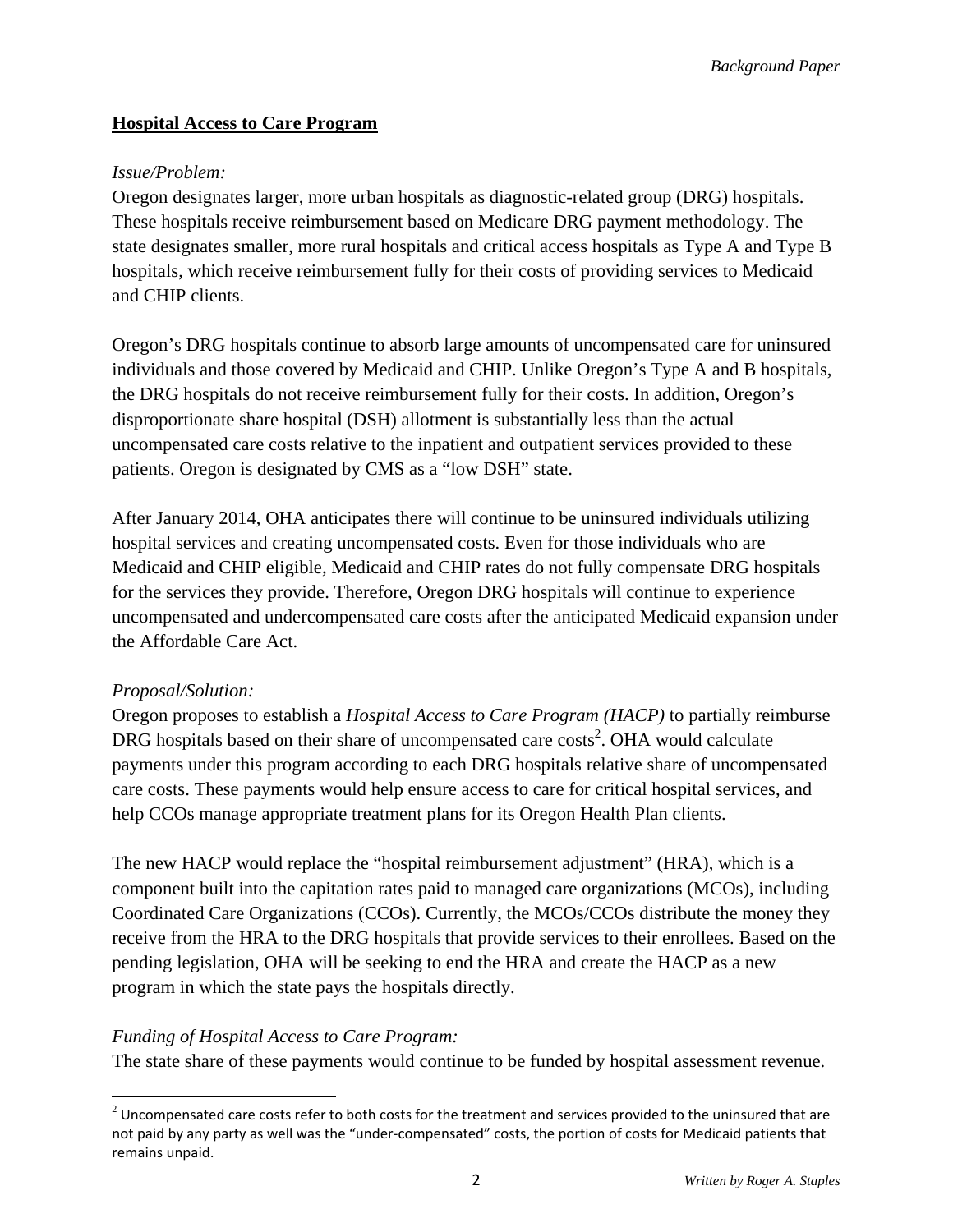House Bill 2216 extends the hospital assessment on Oregon's DRG hospitals for two more years, until 2015. The assessment is based on a percentage of net patient revenue, set and approved by the OHA Director. Hospital provider assessment revenues are considered "state funds", and thus, are eligible for federal government matching at the Federal Medical Assistance Percentage (FMAP) rate. These funds are then used by the state to fund the Oregon Health Plan programs.

## *Payments and Documentation:*

To allocate the total dollars from the *Hospital Access to Care Program (HACP),* OHA would make quarterly payments based on each DRG hospital's documented uncompensated hospital costs (i.e., inpatient and outpatient services) and uncompensated non-hospital costs (i.e., physician, other professional, pharmacy, provider-based clinic services) provided to Medicaid and uninsured individuals after all other Medicaid revenues and Medicaid disproportionate share hospital (DSH) payments have been accounted against such costs. $3$ 

For example, if there were 5 hospitals participating in HACP, with the following distribution of documented uncompensated care costs, and \$350 million in HACP Total Funds annually, this is how the distribution for each hospital would be determined:

|              | <b>Total Uncompensated</b> | Share of Total     | Share of \$350 Million  |
|--------------|----------------------------|--------------------|-------------------------|
|              | Hospital and Non-          | Uncompensated      | <b>HACP</b> Total Funds |
|              | <b>Hospital Costs</b>      | Hospital and Non-  | (annual)                |
|              |                            | Hospital Costs (%) |                         |
| Hospital 1   | \$50 million               | 10%                | \$35 million            |
| Hospital 2   | \$50 million               | 10%                | \$35 million            |
| Hospital 3   | \$100 million              | 20%                | \$70 million            |
| Hospital 4   | \$100 million              | 20%                | \$70 million            |
| Hospital 5   | \$200 million              | 40%                | \$140 million           |
| <b>Total</b> | \$500 million              | 100%               | \$350 million           |

OHA would calculate the total dollars to be distributed through the HACP by determining the amount needed to meet the statutory requirement to pay DRG hospitals enhanced reimbursement. Current budget modeling projects approximately \$350 million in Total Funds would be paid annually through the program.

To document each hospital's uncompensated care, OHA would:

l

- Provide each hospital a uniform set of instructions to follow to calculate their uncompensated care costs consistent with Medicare cost reporting principles.
- Include with these instructions a workbook that identifies costs on a cost-center-specific basis entirely consistent with the required cost calculations under the federal Medicaid DSH audit regulations.

 $3$  Oregon's DSH allotment is substantially less than the actual uncompensated care costs relative to the inpatient and outpatient hospital services provided to Medicaid and uninsured individuals.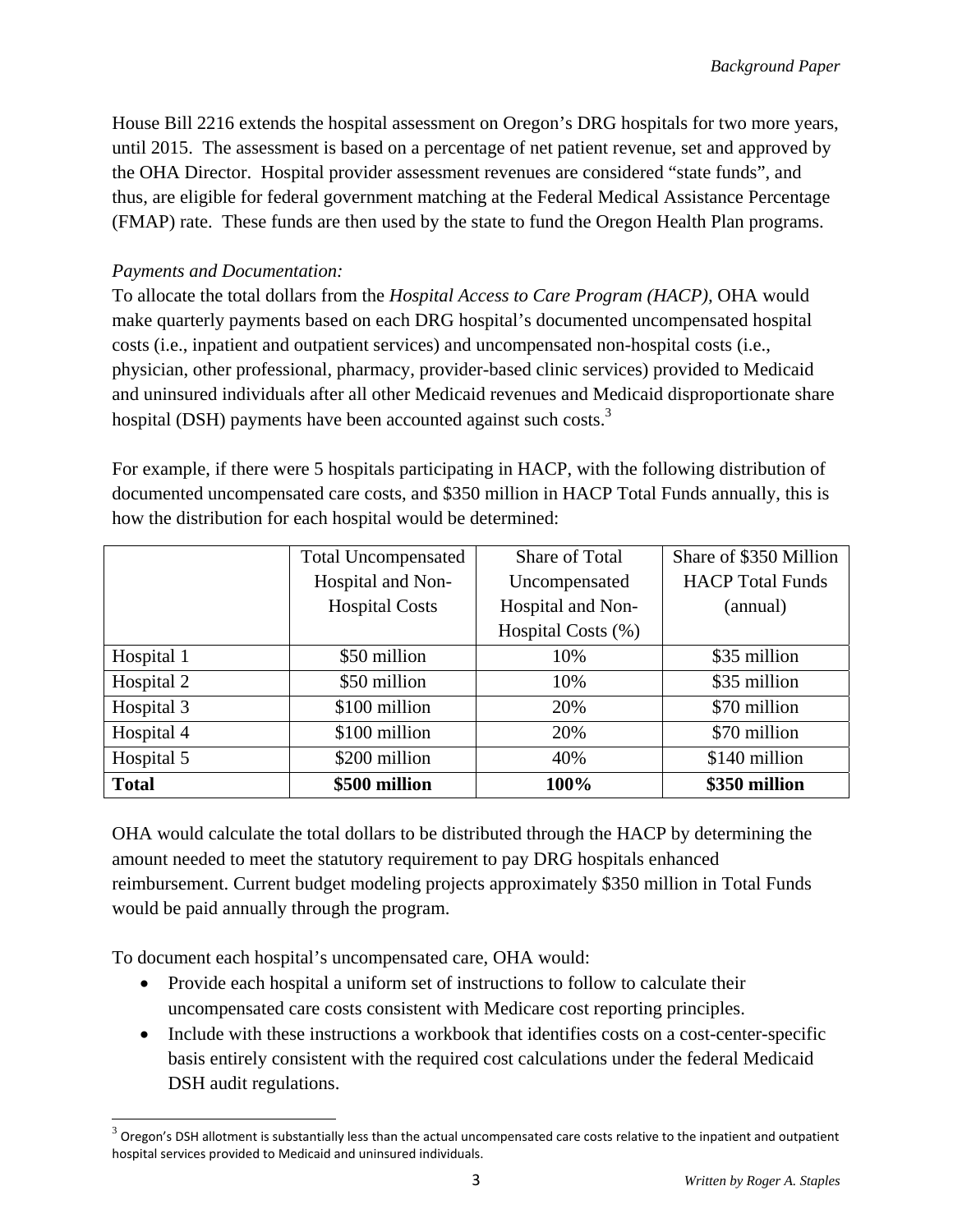• Furnish the workbook for each hospital to CMS upon request.

This precise documentation of costs would be derived from each hospital's Medicare cost reports from a state fiscal year base period. For the period of October 1, 2013, through September 30, 2014, OHA would use the information from each hospital's Medicare cost reports during state fiscal year 2011 (July 1, 2010 – June 30, 2011). To estimate the eligible uncompensated care costs for each subsequent payment year, OHA would require the base period to be moved forward by one year. Thus, for the period of October 1, 2014, through September 30, 2015, OHA would utilize information from each hospital's Medicare costs reports during state fiscal year 2012 (July 1, 2011 – June 30, 2012).

Based on the precise cost calculations, the required use of an updated base period to estimate eligible uncompensated care costs, and the substantial estimated uncompensated care shortfall that exists even after Hospital Access to Care Program payments are made, OHA would not reconcile the program payments.

Although the allocation methodology is based on uncompensated care, the HACP payments would not be direct payment for services, but would ensure DRG hospital are able to provide OHP clients access to care while recognizing their financial burden from serving vulnerable populations.

## **Hospital Transformation Performance Program**

## *Issue/Problem:*

DRG hospitals have invested heavily in developing state-of-the-art facilities and providing highquality services with the best health care professionals they can attract. Each hospital or hospital system provides inpatient and outpatient services through its unique structure. Oregon's health care transformation is requiring hospitals, in conjunction with CCOs, to evaluate their care and business structures and pursue new and different paths to achieve the transformation goals of providing high quality care at the right time, in the right setting, and at lower costs. DRG hospitals have begun to implement delivery system changes, but need a transition period to make changes to their business models to successfully propel them forward in collaboration with the CCOs toward health system transformation.

## *Context:*

Oregon's health care transformation via the Coordinated Care Organizations (CCOs) model calls for changes in the delivery system in many ways. Its success is premised on a partnership among those sharing in financial risk, providers of care, and community members. Collectively, the entire CCO team must change both the care model and the business model for the health system. By integrating and coordinating physical health, mental health, substance abuse, oral health, and long-term care services together, CCOs can institute changes that achieve the best possible outcomes for their membership. Hospitals have a significant role within the health system and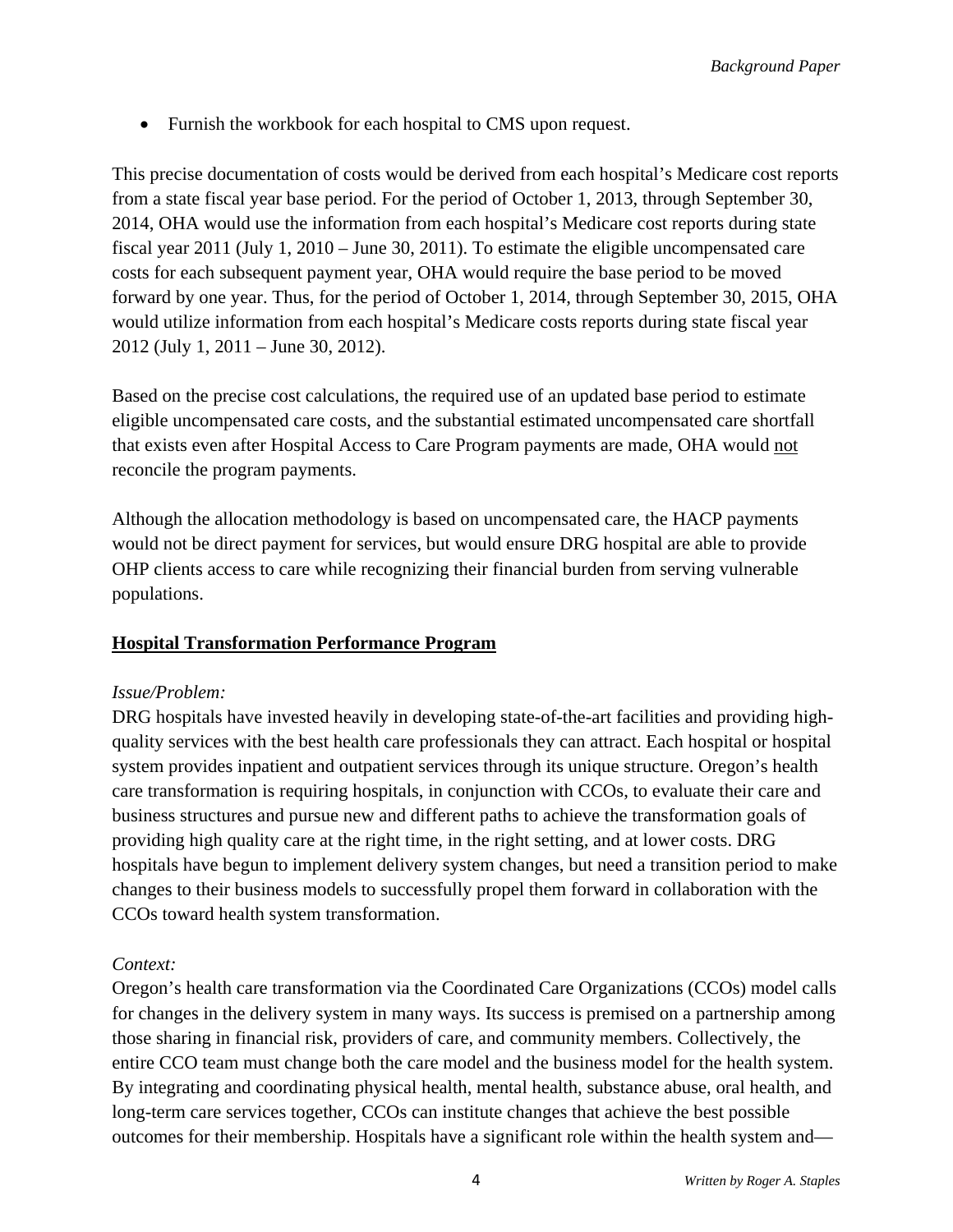to achieve these outcomes—their business models need to change. A substantial portion of savings from health system transformation is anticipated from reduced utilization of hospital services. In order for the overall CCO model and transformation efforts to be successful, increased focus and attention needs to be on the hospital portion of the delivery system.

## *Proposal/Solution:*

Oregon proposes to establish the *Hospital Transformation Performance Program (HTPP)* to support and reward hospitals and hospital systems for improvements in their delivery systems that advance health system transformation, reduce hospital costs, and improve patient safety. Like the CCO quality incentive pool, these payments to hospitals are based on specific metrics, which are part of OHA's overall quality strategy and help track the performance of hospitals. The program directly supports health care transformation efforts by the CCOs and helps CCOs and Oregon meet state goals/objectives agreed to with CMS.

Based on the legislation, OHA would establish the HTPP to allow DRG hospitals to earn incentive payments by meeting specific performance objectives developed by a hospital performance metrics advisory committee appointed by the OHA Director. The committee would include four members who represent DRG hospitals, three who have expertise in measuring health outcomes, and two members who represent Coordinated Care Organizations. The advisory committee would be charged with recommending hospital-specific performance standards that are consistent with state and national quality standards and directly contribute to CCOs and the state's strategy for the Oregon Health Plan. Based on those recommendations, the OHA would adopt rules to establish the program, the performance standards, and the methodology for distributing the incentive payments. This is a similar process to the state's CCO quality incentive pool. The state would maintain direct responsibility for approving individual hospital plans, reviewing submissions of baseline and performance data, and authorizing the distribution of incentive funds. Overall, HTPP would be designed to complement and accelerate CCO activities and help CCOs achieve or accelerate improvements in patient care, quality of care, and reductions in the cost of care.

## *Funding and Payments:*

Revenue from an additional one-percentage point increase in the hospital assessment rate would fund the HTPP. The increase in the assessment would provide the state share funding, approximately \$166 million, to draw about \$280 million in Medicaid match for the performance payments to qualifying DRG hospitals during the two-year period beginning October 1, 2013.

According to the legislation, OHA is required to distribute 50 percent of the two-year HTPP moneys in the first year of the program based upon each hospital's compliance with data submission requirements and 50 percent in the second year based on each hospital's achievement of the performance standards adopted by OHA. These payments are not duplicative of any other reimbursement currently provided to DRG hospitals.